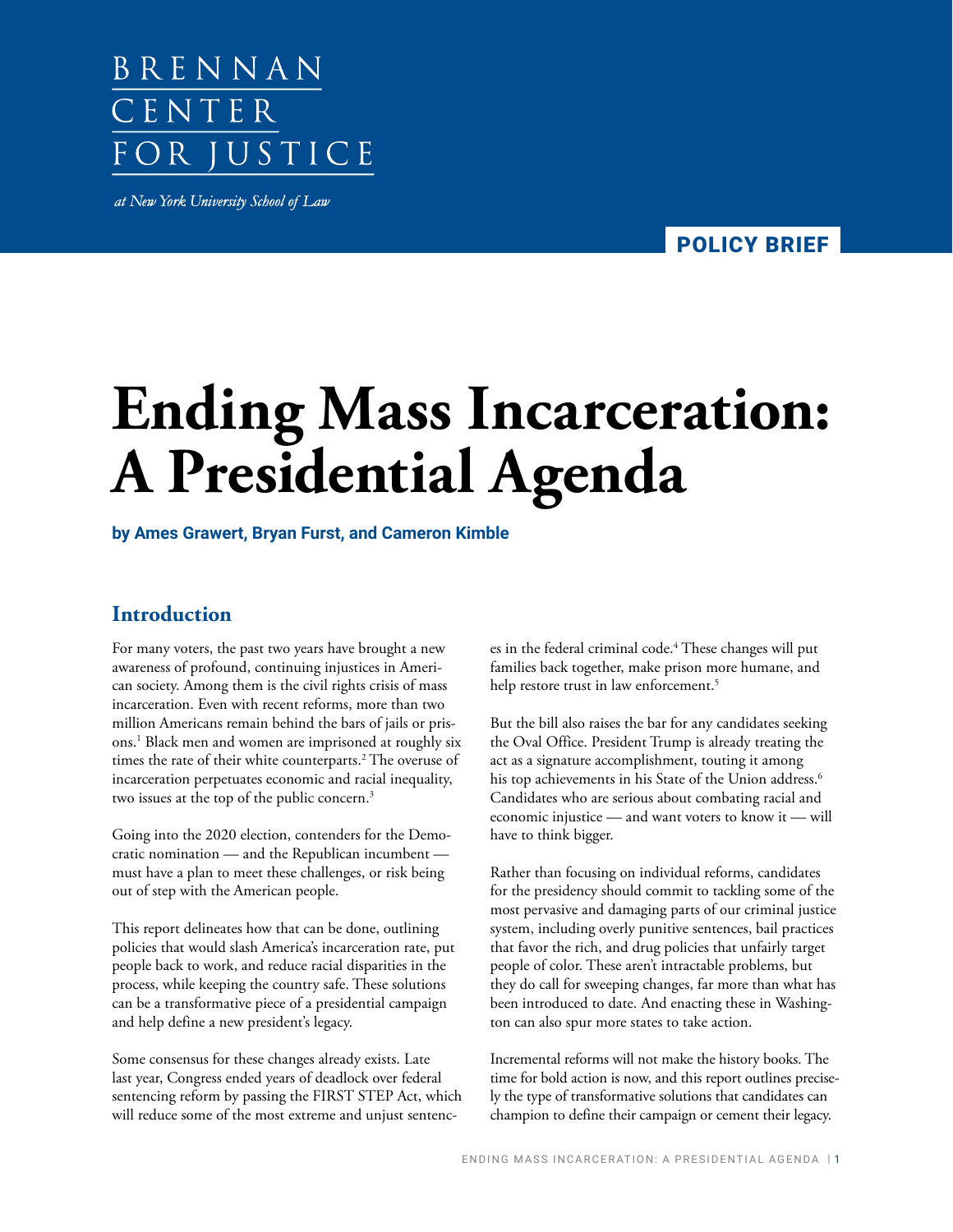# **Transformative Policy Solutions**

#### **1. End Imprisonment for Lower-Level Offenses**

The next president should propose ending the use of prison entirely for lower-level offenses.

For too long, prison has been the default punishment for crime — even though the Brennan Center and others have demonstrated that the country's sky-high incarceration rate has no appreciable effect on public safety. Over-incarceration is a mistake that our country and our communities can no longer afford. For one thing, prisons are extraordinarily expensive, costing more than \$30,000 per year to incarcerate someone in a federal prison.7 Prisons also impose significant collateral costs on incarcerated people and communities, severing ties between people and their families, making it harder to return to a normal life after release, and traumatizing children in the process.<sup>8</sup> And prisons take people away from jobs, hurting their ability to earn a living wage and perpetuating economic inequality.9 These factors contribute to the "criminogenic" effect of prison: By stripping away a person's support systems, prison may actually make it more likely for someone to commit a new crime upon release.

Much of the work of reducing this overuse of incarceration will have to be done by the states. But the federal prison system is an ideal starting place for reform and can serve as a national example. Even with recent changes, the federal government locks up more people than any single state.<sup>10</sup> Since 1986, the federal prison population has grown fourfold, and prisoners today spend more than twice as long behind bars.<sup>11</sup> One might think that federal prison is reserved for serious offenders. But that's not the case. In fact, around half of all federal prisoners are serving time for a drug crime, compared with just 15 percent of state prisoners.12 And according to the U.S. Sentencing Commission, a minority of those offenders are serving time for an importation or leadership role. Far more are former street-level dealers or couriers.13

Reducing incarceration should be the top priority for any policymaker who cares about racial justice. And it doesn't have to come at the expense of public safety. The Brennan Center's 2016 report, *How Many Americans Are Unnecessarily Incarcerated?,* found that 25 percent of prisoners could better be sentenced to alternatives to prison.<sup>14</sup> These alternatives are often more effective than prison.<sup>15</sup> Common options — such as probation, electronic monitoring, treatment, community service, or fines calibrated to ability to pay — can cut recidivism and save government resources.<sup>16</sup>

Candidates seeking the presidency should also commit to applying these lessons to the federal system and campaign on a plan to end the use of prison outright for lower-level federal crimes. Such legislation would change the default sentences for lower-level crimes to specific alternatives to incarceration, with a judge reserving the right to require a prison sentence in exceptional cases.

A forthcoming Center proposal will apply the 2016 report cited above to the federal prison population and identify crimes for which incarceration should no longer be the default sentence. For example, more than 30,000 people are currently incarcerated in federal prison on charges related to either the trafficking of marijuana or lower-level supporting roles in the trafficking of more serious drugs. Many of these individuals could be sanctioned by probation or, in the case of those engaging in the drug trade to support their own addiction, substance abuse treatment. Another estimated 10,000 people in federal prison are incarcerated primarily for an immigration offense and could be instead placed on supervised release while their cases are pending.17 Enacting a sentencing reform bill that diverts these offenders — some 40,000 people, according to our preliminary estimates — into alternative sentences could immediately cut the federal prison population significantly and save money in the process without posing serious risks to public safety.

A candidate seeking to adopt this proposal could also count on broad support; our report outlining the proposal was endorsed by *The New York Times* and other leading papers.18 It is precisely the type of bold, signature policy solution that can define a presidential campaign.

#### **2. Shorten Overly Long Prison Sentences**

Candidates for the presidency should also commit to reducing the sentences of those serving time for serious crimes.

*How Many Americans Are Unnecessarily Incarcerated?* found that at least 15 percent of people in prison nationwide are serving sentences that are far too long and can be safely shortened — even for more serious crimes.<sup>19</sup> This over-punishment is rampant in the federal system. Four in ten people in prison are serving time under a mandatory minimum sentence.<sup>20</sup> These penalties substantially limit judicial discretion, meaning judges lose the ability to tie the punishment to the crime and find themselves forced into imposing sentences that many believe are unjust.<sup>21</sup> In recent years, more than 70 percent of people sentenced for a drug crime under a mandatory minimum penalty were people of color.<sup>22</sup>

Consensus is growing that these sentences are no longer necessary to preserve public safety. Research shows longer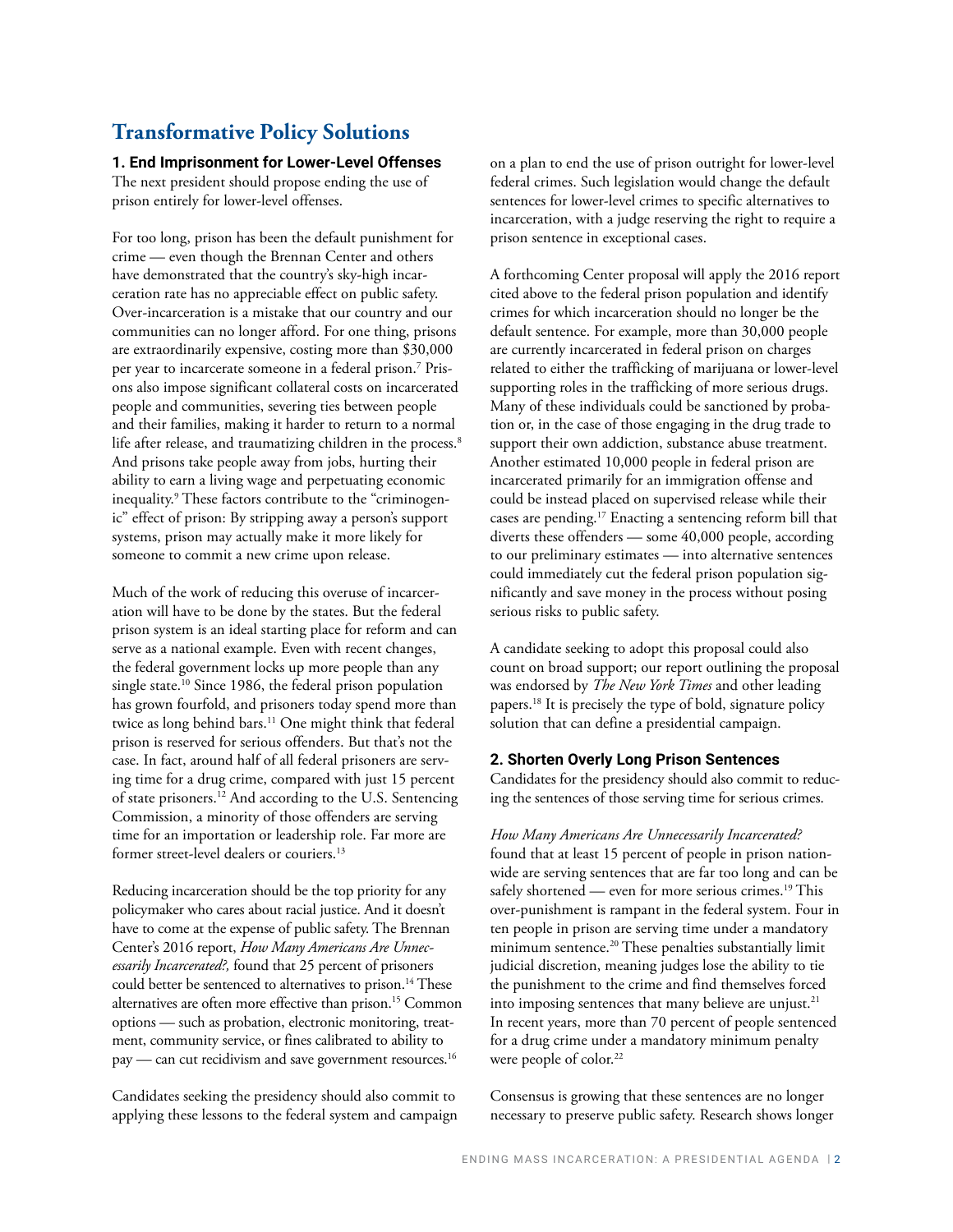prison sentences were not responsible for today's generally low crime rates and may actually cause crime to increase.<sup>23</sup> One reason for this is that America in general — and the federal system in particular — already incarcerates so many people that adding more has little additional effect on crime. Research by the Brennan Center, the Brookings Institution's Hamilton Project, and the National Academy of Sciences all leads to this conclusion.<sup>24</sup>

The answer to the problem is simple: shorten sentences for federal crimes so they are proportional to underlying offenses, as recommended in the 2016 Brennan Center report mentioned above. Such a proposal should start with shortening sentences for two categories of federal offenders: people convicted of drug trafficking offenses and those convicted of nonviolent weapons offenses. People on average spend four to five years in prison for these crimes. Cautious sentencing reductions would reduce time served to an average of three to four years. This seemingly small change would have a significant effect: Around 90,000 people would receive shorter sentences immediately, and 26,000 of these — most approaching the end of their prison terms — would be eligible for release.

Polls have demonstrated broad support for eliminating mandatory minimum sentences entirely, with one state poll showing support especially strong among growing voter blocs, such as millennials, and key demographic groups like women of color.<sup>25</sup> Over the past decade, 27 states have shown that it is possible to reduce incarceration while holding crime rates stable.<sup>26</sup> This is a solution whose time has finally come.

Notably, if every state passed this proposal along with ending imprisonment entirely for lower-level offenses, the nationwide prison population could be safely reduced by 40 percent. The next president can lead a campaign to enact such changes at the federal level and encourage states to follow that example.

#### **3. Pass a "Reverse" of the 1994 Crime Bill**

The national prison population began growing rapidly in the 1970s, the outcome of a combination of policy choices that sent more people to prison for more time.<sup>27</sup> Most of this growth occurred at the state level.<sup>28</sup> But rather than tempering state efforts, the federal government helped accelerate them, offering grants to help fund more arrests, prosecutions, and imprisonment.

Washington, in other words, played an important fiscal and symbolic role in shaping the state policies responsible for mass incarceration. It should play an equally important role in reversing them.

Toward that end, the next president should encourage Congress to pass legislation to revise all federal grant programs that support local law enforcement efforts and ensure they are working in tandem to incentivize reductions in incarceration along with other criminal justice reforms. Such a "Reverse Mass Incarceration Act" could ensure that federal dollars encourage and expand on rather than undermine state and local efforts to build a fairer justice system.<sup>29</sup>

Federal dollars have helped buttress mass incarceration for years, most notoriously through the Violent Crime Control and Law Enforcement Act of 1994.30 Otherwise known as the "1994 Crime Bill," this legislation offered money to states that adopted harsher sentencing laws. Of the more than \$3 billion that Congress appropriated to fund state incarceration efforts, \$2.7 billion was distributed over a six-year period.<sup>31</sup>

While those grants expired in 2001, similar incentives persist today.32 For example, the Edward Byrne Memorial Justice Assistance Grant Program ("Byrne JAG") sends around \$300 million to the states every year, using outdated performance measures that encourage rather than place a check on mass incarceration.<sup>33</sup> And Byrne JAG funding is just a drop in the bucket. Washington spends billions annually to support state and local justice systems — with many of those dollars allocated under outdated metrics designed to encourage arrest and incarceration.<sup>34</sup>

Operating as a symbolic "reverse" of the 1994 Crime Bill, the Reverse Mass Incarceration Act (RMIA) would rewrite all these grant programs and the statutory guidelines for awards, ensuring that receipt of federal dollars is contingent on modern-day criminal justice goals. Alternatively, such a bill could authorize a new grant stream to do the same.

Under these new guidelines, states would receive money for safely reducing incarceration while reducing crime rates or holding them steady, rather than for meeting outdated benchmarks like higher conviction rates. Specifically, to receive an award, states would be expected to decrease their prison population by 7 percent over a three-year period while reducing crime rates or holding them stable. While ambitious, this is an achievable goal: Seven percent is only slightly greater than the average annual reduction in states already cutting their imprisonment rate.35 And while the bill's focus must be on reducing incarceration, keeping crime low must be part of its formula to ensure political and practical viability. The past decade has shown we can reduce crime and incarceration together; they are not incompatible goals. By setting targets rather than dictating policy, the bill would allow each state to choose its own path to achieve these goals.

ENDING MASS INCARCERATION: A PRESIDENTIAL AGENDA | 3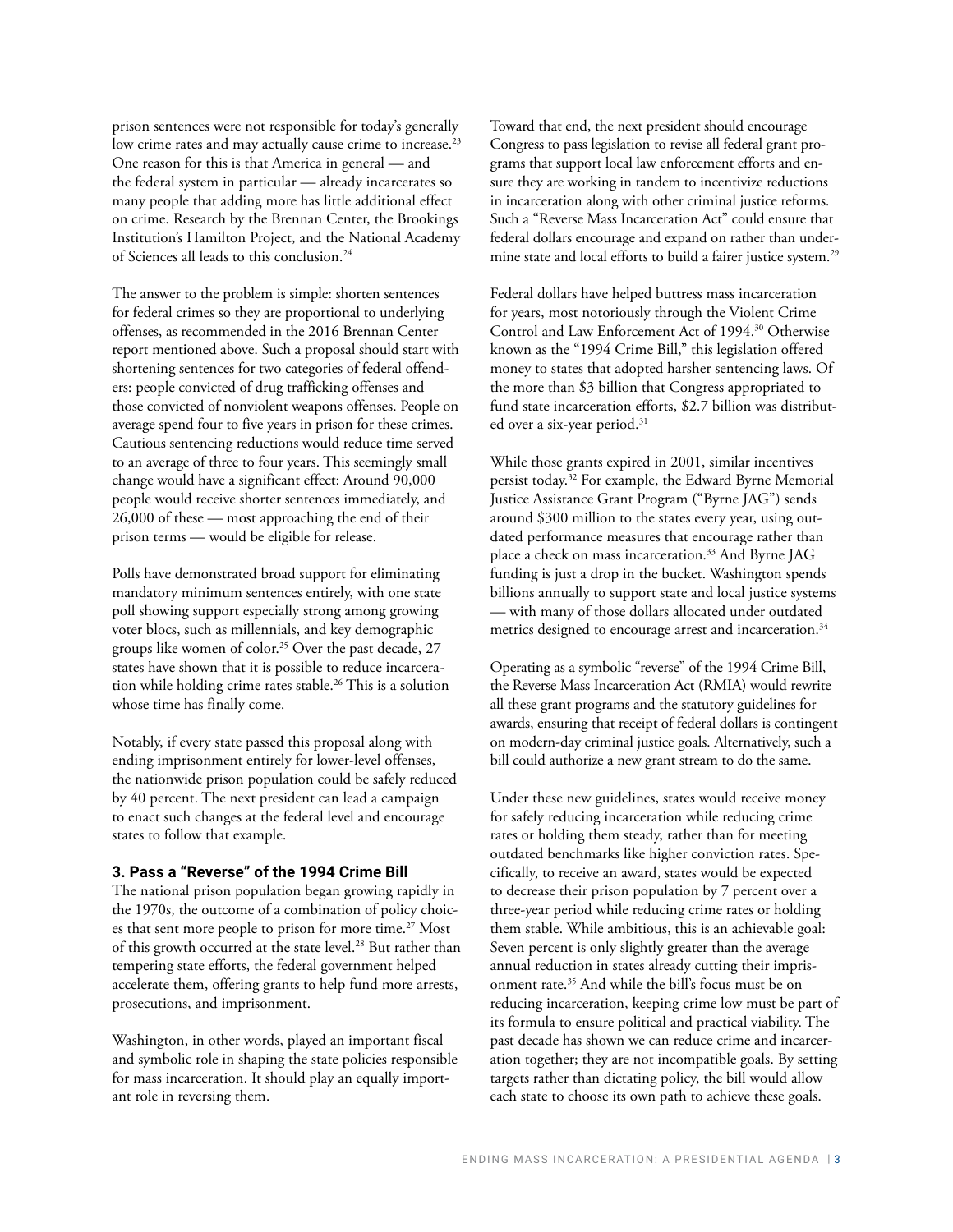One version of this legislation was introduced in the last Congress and would have authorized \$20 billion over 10 years to support successful, innovative state criminal justice policies to reduce crime and incarceration.<sup>36</sup> That bill was supported by a broad array of civil rights and criminal justice groups, including the ACLU, [Center](https://www.americanprogress.org/issues/criminal-justice/reports/2017/09/07/438570/congress-can-lead-criminal-justice-reform-funding-choices/) for American Progress, #Cut50, [Fair & Just Prosecution](https://www.citylab.com/equity/2018/04/americas-justice-system-has-the-wrong-goals/558761/), Justice Action Network, Just Leadership USA, NAACP, R Street Institute, Texas Public Policy Foundation, and formerly incarcerated activist [Chandra Bozelko](https://www.nbcnews.com/think/opinion/incarcerated-women-need-dignity-freedom-more-free-tampons-ncna854631).37 The effort also received favorable media coverage in *The Atlantic*, *The New York Times*, *Vox*, and *The Washington Post*. 38

Some have argued that the RMIA could not singlehandedly achieve its stated goal of "reversing" mass incarceration. This is true: With 1.7 million people in prison nationwide, and 87 percent of them in state facilities, no single piece of legislation could accomplish such a sweeping goal.39 But the question that the RMIA seeks to answer is this: What can be done at the federal level to spur state reforms?

With criminal justice reform increasingly popular nationwide, these grants would provide just the nudge needed to spark broad change. Reorienting federal grant streams may not seem like a monumental step, and the dollars involved may not appear large enough to change state or local policy. But for many states this push would come at a vital time. Reducing the prison population is a broadly popular goal nationwide, as evidenced by the 35 states that have, since 2007, participated in a federally funded program aimed at developing policies that reduce imprisonment.<sup>40</sup>

But the process of implementing these strategies can prove politically fraught. For example, in 2017, Oklahoma Governor Mary Fallin introduced a package of bills aimed at reducing prison growth by 25 percent over 10 years, cutting the prison population an additional 7 percent, and saving the state almost \$2 billion.<sup>41</sup> Despite broad support, the bills failed at the 11th hour. And while a compromise package passed the next year, the reforms were less sweeping than originally intended.<sup>42</sup> Oklahoma's experience highlights the real need for additional incentives. The promise of federal funding to support state reform efforts could have made the difference, helping get the original legislation across the finish line.

History has shown that states respond to financial incentives. Placing new conditions on federal grants is the same tool the Trump administration used in 2017 to try to force so-called sanctuary jurisdictions into compliance with his immigration agenda.<sup>43</sup> Backlash was intense proving that federally-set funding goals matter to state

decisionmakers.44 States have also used financial incentives to influence local policy. In 2009, California passed the California Community Corrections Performance Incentive Act, to provide funding to counties that reduced the number of people they sent to prison for violating probation.45 In two years, the number of felony probationers sent to prison dropped by 32 percent, saving the state roughly \$284 million.<sup>46</sup>

By encouraging state action, the RMIA could have a significant downstream effect. It is also smart politics. Scholars continue to debate whether the 1994 Crime Bill caused or even significantly contributed to the problem of mass incarceration. But this academic debate is beside the point for affected communities. Coming amid the prison boom of the 1990s, the 1994 Crime Bill is a powerful symbol of the era of mass incarceration, so potent that in 2016 its legacy cast a shadow over the presidential campaigns of Hillary Clinton and Bernie Sanders, and compelled former President Bill Clinton to express regret for the bill's impacts.<sup>47</sup> And recently, announcing his support for the FIRST STEP Act last year, President Trump took great pride in claiming to "roll back some of the provisions of the Clinton crime law that disproportionately harmed the African-American community."48

By championing the RMIA, the next president can symbolically turn the page on this era, inaugurating a new one in which the federal government works hand in hand with states to reduce incarceration. And they'll have broad support while doing it.

Current levels of incarceration represent a national crisis that demands a response at every level of government. The RMIA provides that response through one of most powerful federal tools for influencing state behavior: the power of the purse.

#### **4. Modernize Federal Clemency**

The president's constitutional authority to pardon or commute federal prison sentences is an essential feature of the federal justice system. Without "easy access" to executive clemency, wrote Alexander Hamilton in *The Federalist Papers*, "justice would wear a countenance too sanguinary and cruel."49 More than 200 years later, though, presidents have gradually abdicated their responsibility to provide mercy to people convicted of federal crimes — just when it's needed most.

The next president should reverse this trend. Previous Brennan Center reports have proposed streamlining the clemency process and using the power to commute the sentences of broad categories of offenders.<sup>50</sup> But the clemency process's flaws are fundamental, demonstrating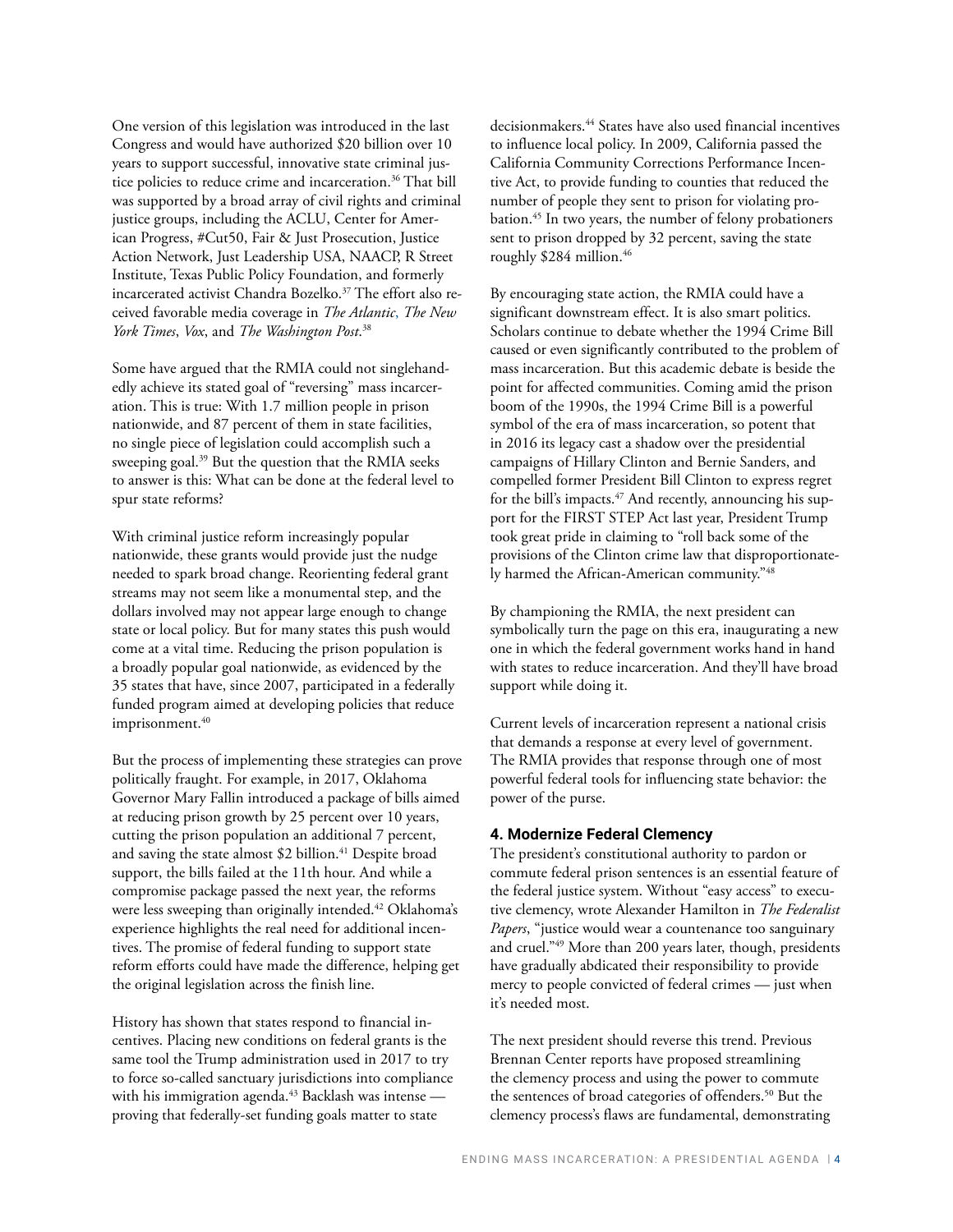the need for structural change. Toward that end, the next president should take executive action to restructure and streamline federal clemency — and then use it to restore fairness to federal sentencing.

Clemency originally provided a more frequent check on draconian prison sentences. President Lincoln pardoned hundreds of soldiers and civilians, for example, and from Truman to Carter, presidents issued more than 100 clemency grants, on average, per year.<sup>51</sup> But after Carter, executive grants of clemency slowed to a trickle.<sup>52</sup> Coincidentally or not, this decline overlapped neatly with the birth of mass incarceration. Today, after a brief revitalization under President Obama, clemency in the Trump administration has become little more than a tool for rewarding loyal allies, with only an occasional apolitical recipient.<sup>53</sup>

Politics offers one explanation for the decline of federal clemency. But structural issues are also a factor. Currently the clemency process is overseen by the Office of the Pardon Attorney, a U.S. Department of Justice component supervised by the deputy attorney general. But Justice Department officials, and especially the deputy attorney general, have a vested interest in preserving federal convictions. Giving the deputy attorney general authority over clemency essentially asks this person to second-guess the policies and decisions of his or her own department, posing an inherent and counterproductive conflict of interest.<sup>54</sup>

To fix these problems and revitalize clemency, the next president should take two steps through executive action. First, she or he should issue an executive order to remove the clemency office from the Justice Department. Second, she or he should create an independent commission to advise the president on clemency, drawing on expertise from across the criminal justice field.

Though this was once a radical idea, progressive and conservative advocates now broadly agree that the Justice Department is ill suited for the doorkeeper role it plays in the federal clemency process.<sup>55</sup> The changes we recommend could be executed quickly. The Office of the Pardon Attorney was created by executive order, and clemency authority can be transferred out of it and into another body just as easily.56

The clemency process should be supervised and supported by an independent board or commission operating under the president's authority, with final grants of clemency reviewed and approved by the president.<sup>57</sup> This type of system, where the pardon power is exercised by an executive-appointed board, is currently used in Alabama, Connecticut, Georgia, Idaho, South Carolina, and Utah. The boards in these states issue pardons at regular intervals, and 30 to 60 percent of applicants get some form of relief — a very high rate compared with the federal system, likely due to the boards' independence from politics.58 Commissioners could be drawn from a broad range of fields, such as sociology, criminology, and law professors, to ensure that clemency decisions are based on a full understanding of the justice system. In Connecticut, for example, the Board of Pardons & Paroles is composed of individuals from diverse backgrounds, ranging from the director of a homeless shelter to a former police chief. Each year it issues approximately 400 clemency grants twice the number issued by President George W. Bush during his entire eight years in office.<sup>59</sup> This expert guidance would help craft clemency grants that would then be submitted to the president for review.

With a revitalized pardon process, the next president can work to temper overly harsh prison sentences while negotiations on legislative solutions continue. As the lone individual entrusted with the power to unilaterally exercise the government's mercy, the president has a responsibility to offer a helping hand.

#### **5. Additional Solutions**

Candidates can also consider the proposals below to address other problems in the criminal justice system and remedy specific injustices.

 **Fully fund the FIRST STEP Act.** As noted earlier, Congress passed an overhaul of the federal prison system in December 2018. Once implemented, portions of that act would offer incarcerated people significantly greater access to education, job training programs, and tools to help them overcome challenges that may have led them to prison in the first place.<sup>60</sup> But the bill does not work on autopilot. The next administration — and the current president — must commit to ensuring its success. For one thing, while the FIRST STEP Act authorized the creation of recidivism reduction programs and allows the Justice Department to seek up to \$75 million annually to carry them out, it does not actually fund these efforts itself.61 Congress must still directly appropriate the funds each year before the Bureau of Prisons can begin to spend them. Additionally, while the Act purports to reward prisoners for their participation by transferring them from prisons to residential reentry centers (or halfway houses), these centers lack the space to house new transfers.<sup>62</sup> The next president can fix both these problems by insisting that future appropriations bills include adequate funding for prison reform initiatives. Specifically, the president should press Congress to include appropriations for FIRST STEP Act implementation in every budget and to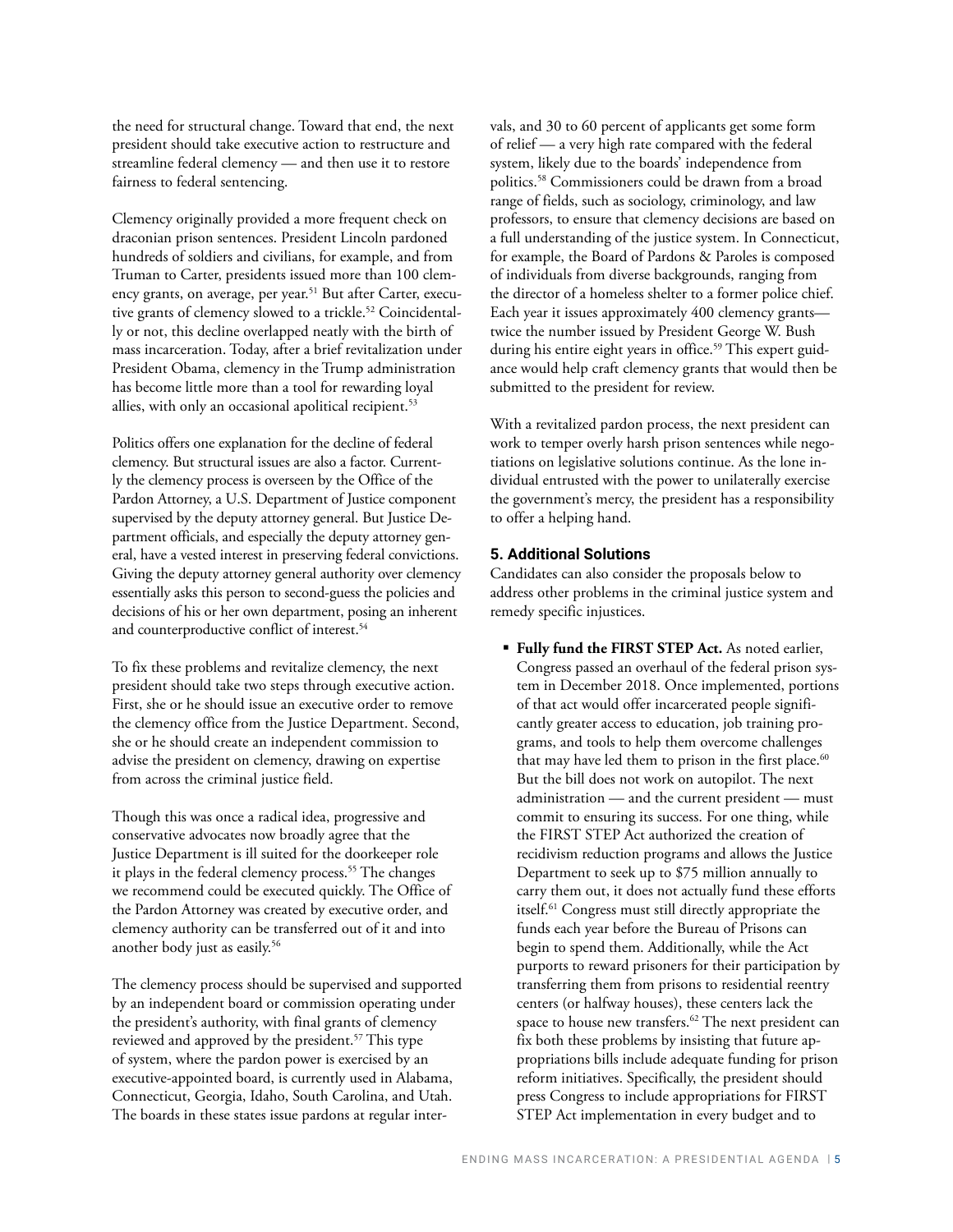fully fund the expansion of residential reentry systems until the need is met.

- **End the ban on federal college grants for prisoners.** The 1994 Crime Bill is justly criticized for encouraging states to build and fill new prisons.<sup>63</sup> But the harmful role it played in cutting off prison education programs has received less attention. By making incarcerated people ineligible for Pell Grants, a common type of financial aid to attend college, the legislation caused prison enrollment in college programs to plummet, dropping by almost half in the first year after implementation.<sup>64</sup> In 2015, the Pell Grant ban was partially relaxed by a pilot program that allows people incarcerated at some facilities access to grants.<sup>65</sup> The next president should take the next step and ask Congress to end this ban outright. Education is a proven method for reducing recidivism and will ensure that people return to their communities ready to build a new life.<sup>66</sup> Recent research by the Vera Institute and the American Enterprise Institute confirms these findings.<sup>67</sup>
- **Abolish money bail.** Setting bail is the practice of holding people charged with crimes in jail before trial unless they pay a certain amount of money. Fifty years ago, President Lyndon Johnson largely abolished cash bail at the federal level, calling it "archaic" and "unjust."68 Even so, federal courts sometimes still require unsecured bail bonds — where defendants agree to forfeit a certain amount of money if they fail to appear for trial — and many states continue to use cash bail. The time is right for change. We now know that money bail in any form disproportionately hurts the working class and communities of color, and that cash bail can even lead to people pleading guilty to crimes they didn't commit.<sup>69</sup> Ending bail nationwide requires state action, but the federal government can help lead the way. One model for that action is the No Money Bail Act of 2018, which would prohibit the use of bail in any form in federal courts and provide incentive funding for states to do the same. The Act calls for states to base pretrial release decisions on public safety rather than wealth.<sup>70</sup> The next president can champion similar legislation and could count on bipartisan support if he or she does so.<sup>71</sup>
- **End federal prohibition on marijuana.** Two-thirds of Americans broadly support legalizing marijuana, and consensus is growing in Congress, too.<sup>72</sup> The federal government has two options for meeting this demand. First, it could clarify that federal marijuana laws do not apply in states that have legalized the drug. The Republican-led Respect State Marijuana

Laws Act of 2017, introduced in the last Congress, would accomplish that goal.73 Alternatively, the next president could choose to support a bolder strategy and advocate for an end to the federal prohibition on marijuana. Several bills would accomplish this goal, such as the Marijuana Freedom and Opportunity Act and the similar Marijuana Justice Act, which would also incentivize state legalization efforts.<sup>74</sup>

- **Reverse the incentives of federal prosecutors.** The next president will wield considerable influence over how the Department of Justice operates during her or his tenure. But the past two years have shown just how fleeting such administrative changes can be. To make a more permanent shift, the next president should call on Congress to overhaul how federal prosecutors operate. Currently, federal prosecutors are promoted and rewarded on the basis of how many convictions and prison sentences they secure. There is broad agreement that those incentives need to shift. In cities as diverse as Houston and Philadelphia, voters have elected progressive prosecutors committed to rethinking imprisonment and its overuse.75 The next president should spearhead a national effort to change how prosecutors operate, by calling on Congress to create a program that would provide bonus funds to U.S. Attorneys' offices that reduce incarceration, crime, and recidivism in their districts. Similar incentives have successfully changed behavior at the state and county levels.<sup>76</sup> Major legislation like this would more permanently change the Department of Justice, establishing a firewall against future regressive attorneys general. It would also encourage states to adopt similar funding structures for local prosecutors — one more way for Washington to support the national movement for prosecutorial reform.
- **Provide a national response to the opioid crisis.** The Trump administration has taken some steps to confront the opioid crisis, from declaring a national emergency to signing the SUPPORT for Patients and Communities Act, which will help expand treatment options for people struggling with addiction.<sup>77</sup> But with more than 70,000 overdose deaths each year, it is not enough.78 And some responses could make the problem worse. First and foremost, the next president should listen to the experts and commit to vetoing any effort to resurrect the "war on drugs" rather than treatment as a response to the opioid crisis. Next, current law does not appropriate enough money to truly meet the need for addiction treatment.79 The next president should confront this challenge by asking Congress to provide additional funding. The next president should also advocate for states to ex-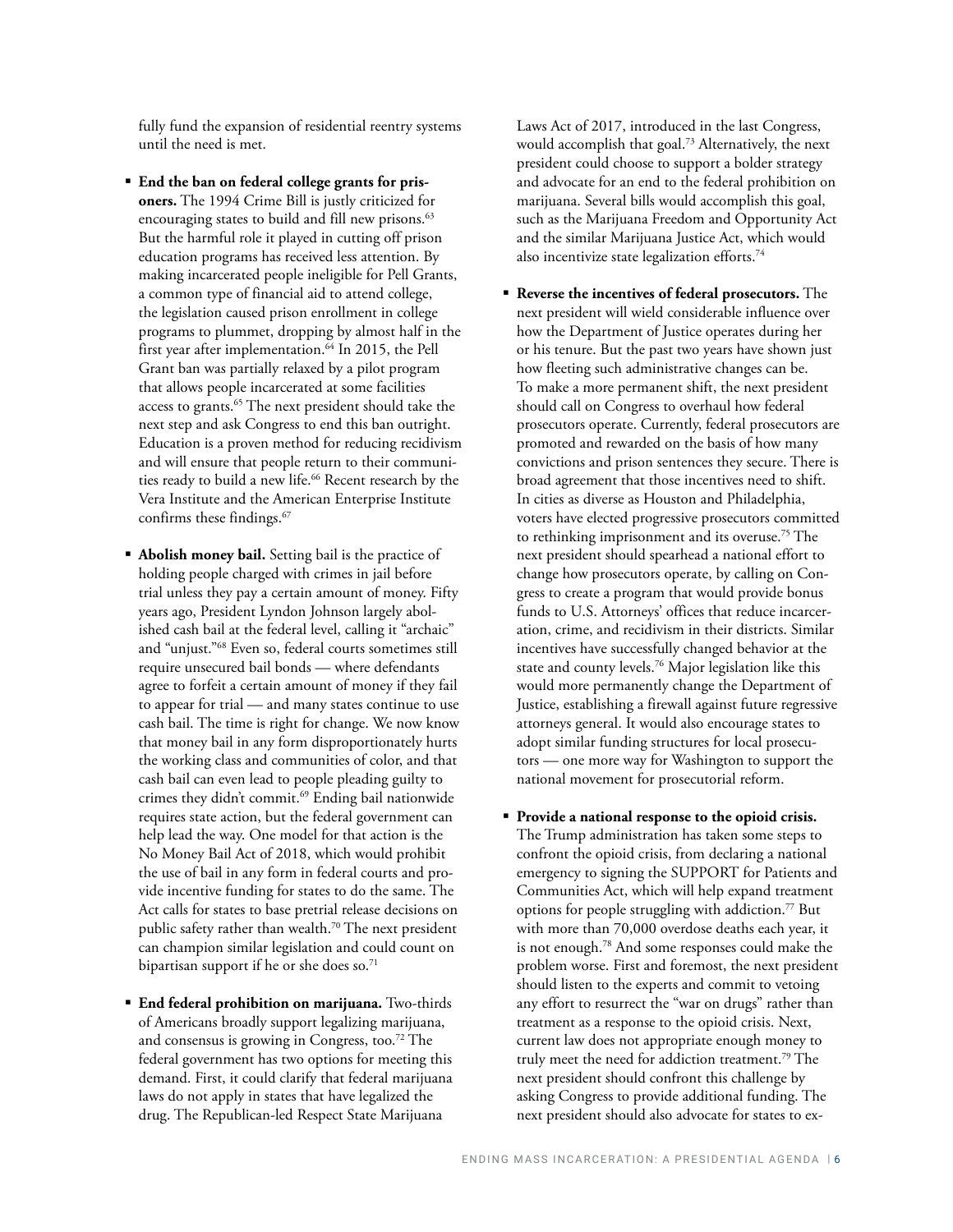pand aspects of the social safety net — like Medicaid — that, pursuant to the SUPPORT Act, now cover more addiction treatment services.<sup>80</sup>

# **Executive Actions for Day One**

The next president should commit to making the sweeping changes outlined above to reduce mass incarceration. But these changes will take time, and candidates for the presidency should also commit to taking steps on Day One through executive action.

- **Repeal draconian, Sessions-era law enforcement directives.** During his time as attorney general, Jeff Sessions broke with the bipartisan consensus for criminal justice reform in several key ways. He repealed an Obama-era order that directed prosecutors to seek lower sentences for lower-level drug offenders when appropriate, and instead instructed federal prosecutors to seek the most serious charge possible in every case.81 He also repealed another directive that offered some modicum of respect for state marijuana laws.82 Candidates can commit to instructing their attorney general to reverse these actions, among others.
- **End federal private prisons.** In the waning days of the Obama administration, then-Deputy Attorney General Sally Yates directed the federal Bureau of Prisons to wind down, and eventually terminate, its use of private prisons. Yates cited serious concerns about the safety of inmates and corrections officers in private prisons.83 Sessions repealed the Yates directive almost immediately after his confirmation.<sup>84</sup> Since then, evidence that private prisons are badly run and more prone to violence has only grown, to say nothing of the concern that private prisons create financial incentives that perpetuate mass incarceration.<sup>85</sup> The next president can meet these challenges by promising to reinstate the Yates Memorandum or, better yet, by committing to an even faster wind-down of federal private prisons. Alternatively, a more moderate approach would involve changing the financial incentives of private prisons, insisting that they reduce recidivism and meet safety goals to preserve their contracts.<sup>86</sup>
- **Change federal prosecutor incentives.** As an alternative to legislation to change prosecutor behavior through financial incentives, the president can achieve a similar result through executive action. The president can direct the attorney general to change how the Justice Department evaluates U.S. Attorney Offices and how prosecutors are evaluated and promoted. Metrics, as laid out in a 2014 Brennan Center

report, *Federal Prosecution for the 21st Century*, should include measurable reductions in crime and recidivism rather than increases in convictions and prison sentences.<sup>87</sup> Such a change to prosecution practices could cut imprisonment and save between \$10 billion and \$20 billion over 10 years.<sup>88</sup>

- **Revitalize the Sentencing Commission.** The U.S. Sentencing Commission both provides vital research on the federal justice system and helps set sentencing policy. Sentencing guideline amendments issued by the commission can have a significant impact. For example, one amendment from 2014 led to the "largest one-time release of federal prisoners" ever, with nearly 10,000 people benefiting.<sup>89</sup> Unfortunately, the terms of two commissioners recently expired, leaving the Commission with five out of seven seats vacant. Without a quorum of four members, the Commission cannot issue new guidance, jeopardizing the body's ability to improve fairness in federal sentencing.90 Worse, President Trump's prior nominees to the Commission held archaic views on criminal justice, and if confirmed would have turned the Commission into an anti-reform body.<sup>91</sup> The next president should reverse course by nominating commissioners who believe in building a fairer justice system, leading to a fully staffed Commission that can effectively do its job. Notably, while the commission must by law include people from different political parties, there is no shortage of people from across the political spectrum who support criminal justice reform.
- **Use clemency to reduce unfair sentences.** Even before restructuring the clemency process, the next president can use his or her power to commute the sentences of people left behind by the FIRST STEP Act. Originally, all parts of the FIRST STEP Act would have been retroactive, to ensure that no one remained stuck in prison serving a sentence that Congress had just determined was unfair. But retroactivity for several provisions was removed from the Act during the compromise process, meaning around 3,700 people are still serving time under outdated laws.<sup>92</sup> Previous Brennan Center proposals have advocated for a "categorical" use of the clemency power, where the president systematically commutes the sentences of nearly all offenders who meet certain criteria, to solve such problems.<sup>93</sup> The same solution should be adopted here. Such use of the clemency power will help restore faith in the justice system and set the tone as the president weighs how to truly revolutionize executive clemency.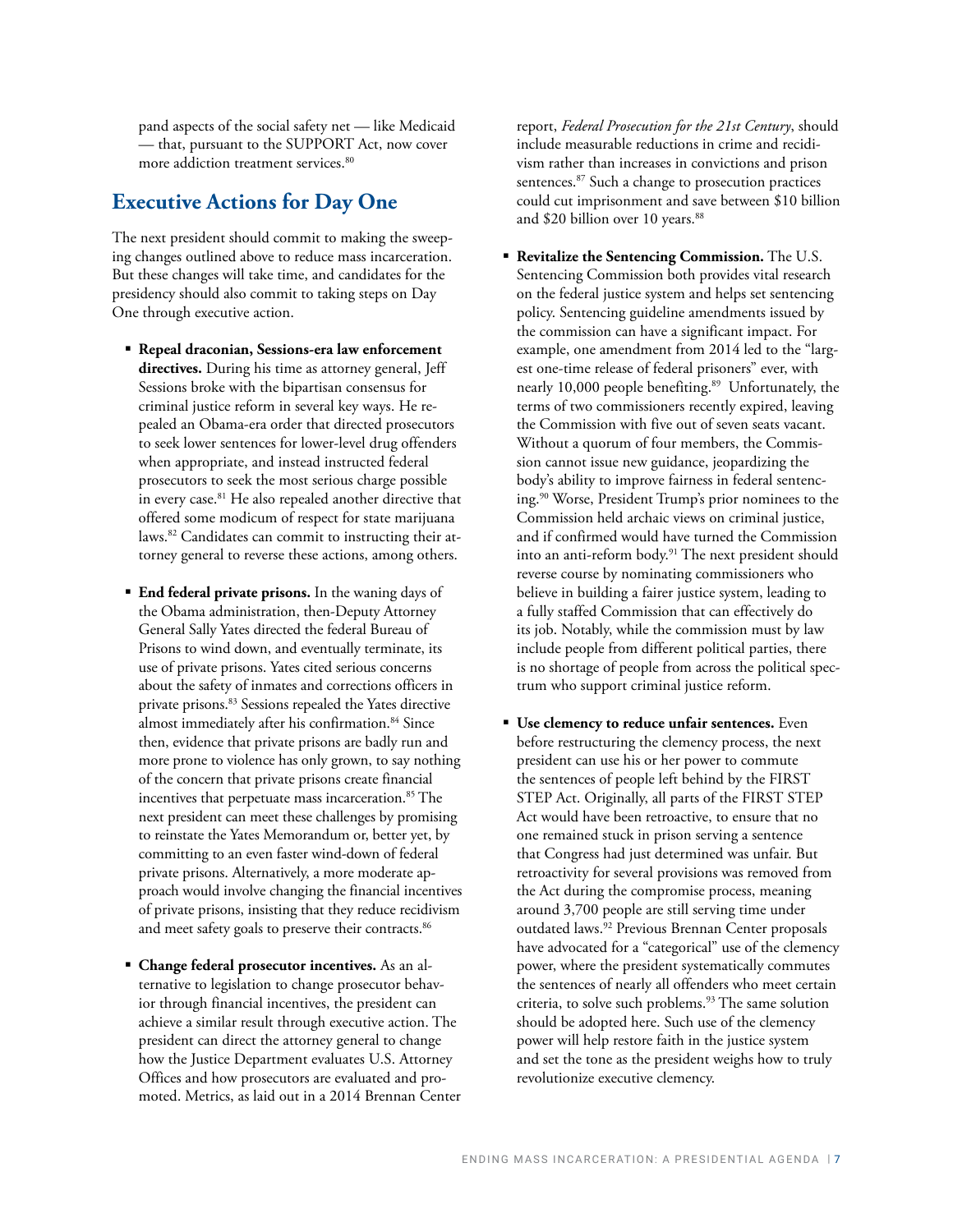# **Conclusion**

With racial and economic inequality front and center in the national debate, leaders aspiring to the Oval Office must articulate a clear, ambitious vision for building a more just society. Candidates will likely disagree over the most direct path toward that goal. But ending mass incarceration remains an essential component of any vision for a stronger American society. Reducing our unacceptably high prison population will strengthen communities, reinvigorate the economy, and address continuing racial disparities in our justice system.

That means developing a comprehensive criminal justice platform should be an early goal for any candidate hoping to demonstrate a commitment to racial and economic justice. Considering the broad popularity of reducing incarceration, candidates must think big or risk being forgotten by the wayside in the contentious election season. Half measures won't meet the need or the urgency of this moment. But the solutions proposed in this report will.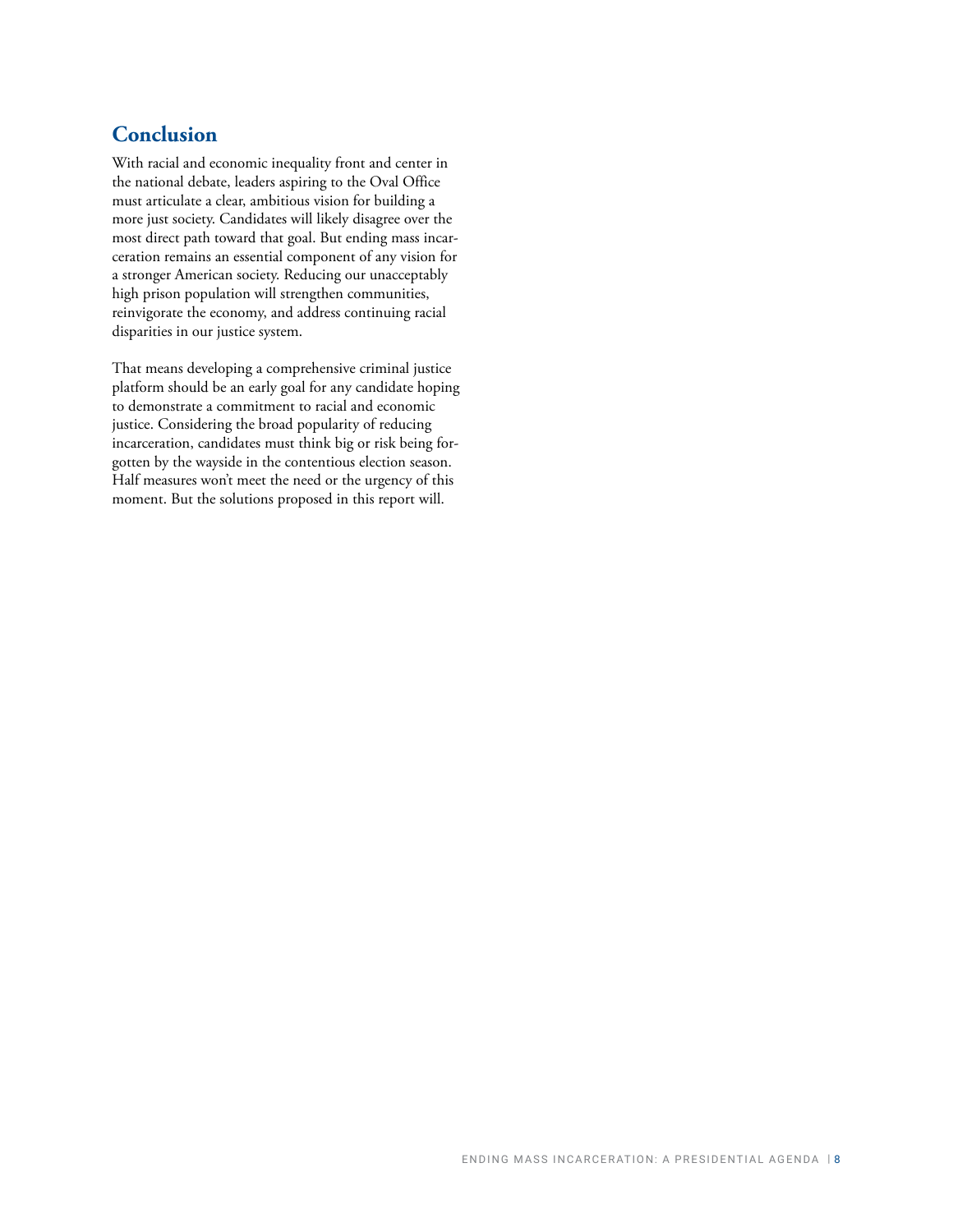### **Endnotes**

- 1 E. Ann Carson, *Prisoners in 2016*, United States Department of Justice, Bureau of Justice Statistics, 2018, 4, [https://www.bjs.gov/index.cfm?ty=pbde](https://www.bjs.gov/index.cfm?ty=pbdetail&iid=6187)[tail&iid=6187](https://www.bjs.gov/index.cfm?ty=pbdetail&iid=6187).
- 2 James Cullen, "Despite Progress, Prison Racial Disparities Persist," Brennan Center for Justice (blog), August 19, 2016, [https://www.brennancenter.org/](https://www.brennancenter.org/blog/despite-progress-prison-racial-disparities-persist) [blog/despite-progress-prison-racial-disparities-per](https://www.brennancenter.org/blog/despite-progress-prison-racial-disparities-persist)[sist.](https://www.brennancenter.org/blog/despite-progress-prison-racial-disparities-persist)
- 3 *Economic Perspectives on Incarceration and the Criminal Justice System*, Council of Economic Advisers, Executive Office of the President, 2016, [https://obamawhitehouse.archives.gov/the-press](https://obamawhitehouse.archives.gov/the-press-office/2016/04/23/cea-report-economic-perspectives-incarceration-and-criminal-justice)[office/2016/04/23/cea-report-economic-perspec](https://obamawhitehouse.archives.gov/the-press-office/2016/04/23/cea-report-economic-perspectives-incarceration-and-criminal-justice)[tives-incarceration-and-criminal-justice;](https://obamawhitehouse.archives.gov/the-press-office/2016/04/23/cea-report-economic-perspectives-incarceration-and-criminal-justice) Leila Morsy and Richard Rothstein, *Mass Incarceration and Children's Outcomes*, Economic Policy Institute, 2016, 15, [https://www.epi.org/publication/mass-in](https://www.epi.org/publication/mass-incarceration-and-childrens-outcomes/)[carceration-and-childrens-outcomes/](https://www.epi.org/publication/mass-incarceration-and-childrens-outcomes/).
- 4 First Step Act of 2018, Pub. L. No. 115-391 (2018). Ames Grawert, Tim Lau, "How the FIRST STEP Act Became Law — and What Happens Next," Brennan Center for Justice (blog), January 4, 2019, [https://www.brennancenter.org/blog/how-first-step](https://www.brennancenter.org/blog/how-first-step-act-became-law-and-what-happens-next)[act-became-law-and-what-happens-next](https://www.brennancenter.org/blog/how-first-step-act-became-law-and-what-happens-next).
- 5 Juliet Martinelli, "Matthew Charles, Nashville Man Who Gained National Attention, Is Released From Prison Again," Nashville Public Radio, January 3, 2019, https://www.nashvillepublicradio.org/post/ matthew-charles-nashville-man-who-gained-national-attention-released-prison-again#stream/0.
- 6 The White House, Special Guests for President Trump's Second State of the Union Address (Feb. 4, 2019), [https://www.whitehouse.gov/articles/](https://www.whitehouse.gov/articles/special-guests-president-trumps-second-state-union-address/) [special-guests-president-trumps-second-state-union](https://www.whitehouse.gov/articles/special-guests-president-trumps-second-state-union-address/)[address/](https://www.whitehouse.gov/articles/special-guests-president-trumps-second-state-union-address/).
- 7 Ken Hyle, *Annual Determination of Average Cost of Incarceration*, U.S. Department of Justice, Bureau of Prisons, 2018, [https://www.federalregister.gov/](https://www.federalregister.gov/documents/2018/04/30/2018-09062/annual-determination-of-average-cost-of-incarceration) [documents/2018/04/30/2018-09062/annual-deter](https://www.federalregister.gov/documents/2018/04/30/2018-09062/annual-determination-of-average-cost-of-incarceration)[mination-of-average-cost-of-incarceration.](https://www.federalregister.gov/documents/2018/04/30/2018-09062/annual-determination-of-average-cost-of-incarceration)
- 8 Eric Martin, "Hidden Consequences: The Impact of Incarceration on Dependent Children," National Institute of Justice, *NIJ Journal* 278 (2017), [https://](https://www.nij.gov/journals/278/pages/impact-of-incarceration-on-dependent-children.aspx) [www.nij.gov/journals/278/pages/impact-of-incarcer-](https://www.nij.gov/journals/278/pages/impact-of-incarceration-on-dependent-children.aspx)

[ation-on-dependent-children.aspx;](https://www.nij.gov/journals/278/pages/impact-of-incarceration-on-dependent-children.aspx) Peter van Agtmael, "More on Incarceration's Impact on Kids and Families," Vera Institute, The Human Toll of Jail, [http://humantollofjail.vera.org/the-family-jail-cy](http://humantollofjail.vera.org/the-family-jail-cycle/)[cle/](http://humantollofjail.vera.org/the-family-jail-cycle/).

- 9 *Economic Perspectives on Incarceration and the Criminal Justice System*, Council of Economic Advisers, Executive Office of the President, 2016, [https://obamawhitehouse.archives.gov/the-press](https://obamawhitehouse.archives.gov/the-press-office/2016/04/23/cea-report-economic-perspectives-incarceration-and-criminal-justice)[office/2016/04/23/cea-report-economic-perspec](https://obamawhitehouse.archives.gov/the-press-office/2016/04/23/cea-report-economic-perspectives-incarceration-and-criminal-justice)[tives-incarceration-and-criminal-justice.](https://obamawhitehouse.archives.gov/the-press-office/2016/04/23/cea-report-economic-perspectives-incarceration-and-criminal-justice)
- 10 E. Ann Carson, *Prisoners in 2016*, 4.
- 11 E. Ann Carson and Joseph Mulako-Wangota, "Corrections Statistical Analysis Tool (CSAT) — Prisoners," U.S. Department of Justice, Bureau of Justice Statistics, accessed January 23, 2018, [https://](https://www.bjs.gov/index.cfm?ty=nps) [www.bjs.gov/index.cfm?ty=nps.](https://www.bjs.gov/index.cfm?ty=nps) U.S. Department of Justice, Office of Justice Programs, *Federal Criminal Case Processing*, *1982–93*, 1996, [https://www.bjs.](https://www.bjs.gov/content/pub/pdf/Fccp93.pdf) [gov/content/pub/pdf/Fccp93.pdf](https://www.bjs.gov/content/pub/pdf/Fccp93.pdf) (for 1988 data listing, respectively, the number of persons incarcerated in the federal system by offense, and the mean time served by offense); U.S. Department of Justice, Bureau of Justice Statistics, *Federal Justice Statistics, 2014 - Statistical Tables*, by Mark Motivans, 2017, tbl. 7.9, tbl. 7.11, [https://www.bjs.gov/content/pub/](https://www.bjs.gov/content/pub/pdf/fjs14st.pdf) [pdf/fjs14st.pdf](https://www.bjs.gov/content/pub/pdf/fjs14st.pdf) (listing, respectively, the number of persons incarcerated in the federal system by offense, and the mean time served by offense); U.S. Sentencing Commission, *Quarterly Data Report — 3rd Quarter Release*, 2018, tbl. 6, [https://www.](https://www.ussc.gov/sites/default/files/pdf/research-and-publications/federal-sentencing-statistics/quarterly-sentencing-updates/USSC_Quarter_Report_3rd_FY18.pdf) [ussc.gov/sites/default/files/pdf/research-and-publica](https://www.ussc.gov/sites/default/files/pdf/research-and-publications/federal-sentencing-statistics/quarterly-sentencing-updates/USSC_Quarter_Report_3rd_FY18.pdf)[tions/federal-sentencing-statistics/quarterly-sentenc](https://www.ussc.gov/sites/default/files/pdf/research-and-publications/federal-sentencing-statistics/quarterly-sentencing-updates/USSC_Quarter_Report_3rd_FY18.pdf)[ing-updates/USSC\\_Quarter\\_Report\\_3rd\\_FY18.pdf](https://www.ussc.gov/sites/default/files/pdf/research-and-publications/federal-sentencing-statistics/quarterly-sentencing-updates/USSC_Quarter_Report_3rd_FY18.pdf).
- 12 E. Ann Carson, *Prisoners in 2016*, 13.
- 13 U.S. Sentencing Commission, *An Overview of Mandatory Minimum Penalties for Drug Offenses in the Federal Criminal Justice System*, 2017, 45, [https://www.ussc.gov/sites/default/files/](https://www.ussc.gov/sites/default/files/pdf/research-and-publications/research-publications/2017/20171025_Drug-Mand-Min.pdf) [pdf/research-and-publications/research-publica](https://www.ussc.gov/sites/default/files/pdf/research-and-publications/research-publications/2017/20171025_Drug-Mand-Min.pdf)[tions/2017/20171025\\_Drug-Mand-Min.pdf.](https://www.ussc.gov/sites/default/files/pdf/research-and-publications/research-publications/2017/20171025_Drug-Mand-Min.pdf)
- 14 Lauren-Brooke Eisen et al., *How Many Americans Are Unnecessarily Incarcerated?* Brennan Center for Justice, 2016, [https://www.brennancenter.org/pub](https://www.brennancenter.org/publication/how-many-americans-are-unnecessarily-incarcerated)[lication/how-many-americans-are-unnecessarily-in](https://www.brennancenter.org/publication/how-many-americans-are-unnecessarily-incarcerated)[carcerated](https://www.brennancenter.org/publication/how-many-americans-are-unnecessarily-incarcerated).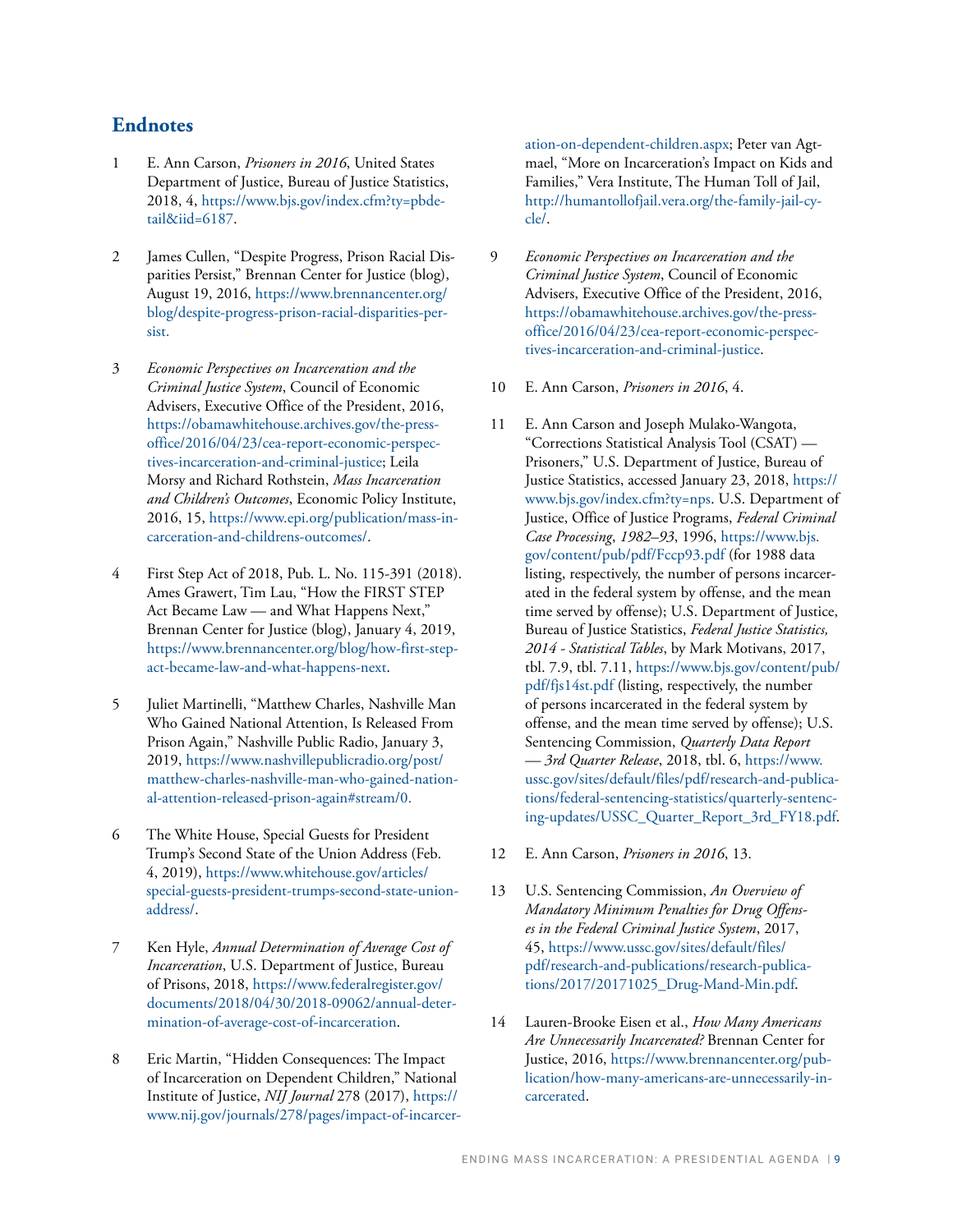- 15 Francis T. Cullen et al., "Prisons Do Not Reduce Recidivism: The High Cost of Ignoring Science," *The Prison Journal* 60S (2011): 91.
- 16 For information on recidivism, see Joan Petersilia and Susan Turner, *Prison Versus Probation in California: Implications for Crime and Offender Recidivism*, Rand Corp., 1986, vii-viii, [https://www.rand.org/](https://www.rand.org/content/dam/rand/pubs/reports/2007/R3323.pdf) [content/dam/rand/pubs/reports/2007/R3323.pdf](https://www.rand.org/content/dam/rand/pubs/reports/2007/R3323.pdf) (finding the percentage of probationers incarcerated within two years of release to be 34 percent lower than the percentage of prisoners incarcerated in the same time period); Paul Gendreau and Claire Goggin, *The Effects of Prison Sentences on Recidivism*, Centre for Criminal Justice Studies, 1999 ("The results were as follows: [Relative to shorter sentences and alternative sanctions] prison produced slight increases in recidivism"); for information on cost, see Jenifer Warren, *One in 31: The Long Reach of American Corrections*, Pew Center on the States, 2009, 13, [http://www.pewtrusts.org/~/](http://www.pewtrusts.org/~/media/assets/2009/03/02/pspp_1in31_report_final_web_32609.pdf) [media/assets/2009/03/02/pspp\\_1in31\\_report\\_fi](http://www.pewtrusts.org/~/media/assets/2009/03/02/pspp_1in31_report_final_web_32609.pdf)[nal\\_web\\_32609.pdf](http://www.pewtrusts.org/~/media/assets/2009/03/02/pspp_1in31_report_final_web_32609.pdf); Joan Petersilia and Susan Turner, *Prison Versus Probation in California*, 1986, 186 ("[I]n programs where offenders received both surveillance (e.g., drug tests) and participated in relevant treatment, recidivism was reduced 20–30 percent."); John K. Roman et al., *The Costs and Benefits of Electronic Monitoring for Washington*, *D.C.*, District of Columbia Crime Policy Institute, 2012, 6, [http://www.urban.org/sites/default/files/](http://www.urban.org/sites/default/files/alfresco/publication-pdfs/412678-The-Costs-and-Benefits-of-Electronic-Monitoring-for-Washington-D-C-.pdfF) [alfresco/publication-pdfs/412678-The-Costs-and-](http://www.urban.org/sites/default/files/alfresco/publication-pdfs/412678-The-Costs-and-Benefits-of-Electronic-Monitoring-for-Washington-D-C-.pdfF)[Benefits-of-Electronic-Monitoring-for-Washington-](http://www.urban.org/sites/default/files/alfresco/publication-pdfs/412678-The-Costs-and-Benefits-of-Electronic-Monitoring-for-Washington-D-C-.pdfF)[D-C-.pdf](http://www.urban.org/sites/default/files/alfresco/publication-pdfs/412678-The-Costs-and-Benefits-of-Electronic-Monitoring-for-Washington-D-C-.pdfF) (analyzing seven evaluations of electronic monitoring and finding that those under monitoring had an average rearrest rate 23.5 percent lower than that of standard probationers and parolees). An evaluation by the National Center on Addiction and Substance Abuse found that participation in the DTAP program reduced rearrest rates by 26 percent; see *Crossing the Bridge: An Evaluation of the Drug Treatment Alternative-to-Prison (DTAP) Program*, National Center on Addiction and Substance Abuse at Columbia University, 2003. An independent evaluation of Seattle's Law Enforcement Assisted Diversion found that participants had a 58 percent lower chance of arrest than a control group. See Susan E. Collins et al., *LEAD Program Evaluation: Recidivism Report*, University of Washington, 2015, 3, [http://static1.1.sqspcdn.](http://static1.1.sqspcdn.com/static/f/1185392/26121870/1428513375150/LEAD_EVALUATION_4-7-15.pdf?token=xTmZUgmkb4HTY3bnogXuOI8Uows%3D) [com/static/f/1185392/26121870/1428513375150/](http://static1.1.sqspcdn.com/static/f/1185392/26121870/1428513375150/LEAD_EVALUATION_4-7-15.pdf?token=xTmZUgmkb4HTY3bnogXuOI8Uows%3D) [LEAD\\_EVALUATION\\_4-7-15.pdf?token=x-](http://static1.1.sqspcdn.com/static/f/1185392/26121870/1428513375150/LEAD_EVALUATION_4-7-15.pdf?token=xTmZUgmkb4HTY3bnogXuOI8Uows%3D)[TmZUgmkb4HTY3bnogXuOI8Uows%3D.](http://static1.1.sqspcdn.com/static/f/1185392/26121870/1428513375150/LEAD_EVALUATION_4-7-15.pdf?token=xTmZUgmkb4HTY3bnogXuOI8Uows%3D) Vermont's cognitive self-change program, targeting

violent offenders with treatment in and out of prison, reduced the rate of new criminal charges by 21 percent relative to a comparison group. See Kris R. Henning & B. Christopher Frueh, "Cognitive-Behavioral Treatment of Incarcerated Offenders: An Evaluation of the Vermont Department of Corrections' Cognitive Self-Change Program," *Crim. J. & Behavior* 23 (1996): 522, 534.

- 17 While some members of this group may also be incarcerated on secondary, minor charges, this figure excludes incarcerated aliens convicted of more serious crimes. See U.S. Department of Homeland Security, *Alien Incarceration Report Fiscal Year 2018, Quarter 1*, 2018, 5-6, [https://www.justice.gov/opa/](https://www.justice.gov/opa/press-release/file/1069281/download) [press-release/file/1069281/download.](https://www.justice.gov/opa/press-release/file/1069281/download)
- 18 The Editorial Board, "Cutting Prison Sentences, and Costs," *New York Times*, December 24, 2016, [https://www.nytimes.com/2016/12/24/opinion/](https://www.nytimes.com/2016/12/24/opinion/sunday/cutting-prison-sentences-and-costs.html) [sunday/cutting-prison-sentences-and-costs.html.](https://www.nytimes.com/2016/12/24/opinion/sunday/cutting-prison-sentences-and-costs.html) Timothy Williams, "Four Violent Crimes: You Decide the Sentence," *New York Times*, December 9, 2016, [https://www.nytimes.com/interac](https://www.nytimes.com/interactive/2016/12/09/us/brennan-center-report-sentence-length.html)[tive/2016/12/09/us/brennan-center-report-sen](https://www.nytimes.com/interactive/2016/12/09/us/brennan-center-report-sentence-length.html)[tence-length.html;](https://www.nytimes.com/interactive/2016/12/09/us/brennan-center-report-sentence-length.html) Christopher Ingraham, "How to Cut the Prison Population, Save \$18 Billion a Year and Keep America Safe," *Washington Post*, December 12, 2016, [https://www.washingtonpost.com/news/](https://www.washingtonpost.com/news/wonk/wp/2016/12/12/how-to-cut-the-prison-population-save-18-billion-a-year-and-keep-america-safe/?utm_term=.be35a81e8a4a) [wonk/wp/2016/12/12/how-to-cut-the-prison-pop](https://www.washingtonpost.com/news/wonk/wp/2016/12/12/how-to-cut-the-prison-population-save-18-billion-a-year-and-keep-america-safe/?utm_term=.be35a81e8a4a)[ulation-save-18-billion-a-year-and-keep-america](https://www.washingtonpost.com/news/wonk/wp/2016/12/12/how-to-cut-the-prison-population-save-18-billion-a-year-and-keep-america-safe/?utm_term=.be35a81e8a4a)[safe/?utm\\_term=.be35a81e8a4a](https://www.washingtonpost.com/news/wonk/wp/2016/12/12/how-to-cut-the-prison-population-save-18-billion-a-year-and-keep-america-safe/?utm_term=.be35a81e8a4a).
- 19 Lauren-Brooke Eisen et al., *How Many Americans Are Unnecessarily Incarcerated?*, 2016.
- 20 U.S. Sentencing Commission, *Mandatory Minimum Penalties for Drug Offenses*, 6.
- 21 *See United States v. Dossie*, 851 F. Supp. 2d 478, 479-81, 484-89 (E.D.N.Y. 2012) (Gleeson, J.) ("The only reason for the five-year sentence imposed on [the defendant Jamel] Dossie is that the law invoked by the prosecutor required it. It was not a just sentence. To avoid similar injustices in other cases, I respectfully urge the Attorney General to lead the way forward by altering DOJ's charging policies in the manner described above"); see also Ram Subramanian, "Judge Gleeson on Mandatory Minimum Sentences," Vera Institute of Justice (Blog), June 15, 2012, [https://www.vera.org/blog/](https://www.vera.org/blog/judge-gleeson-on-mandatory-minimum-sentences) [judge-gleeson-on-mandatory-minimum-sentences](https://www.vera.org/blog/judge-gleeson-on-mandatory-minimum-sentences); Shira A. Scheindlin, "I Sentenced Criminals to Hundreds More Years Than I Wanted To. I Had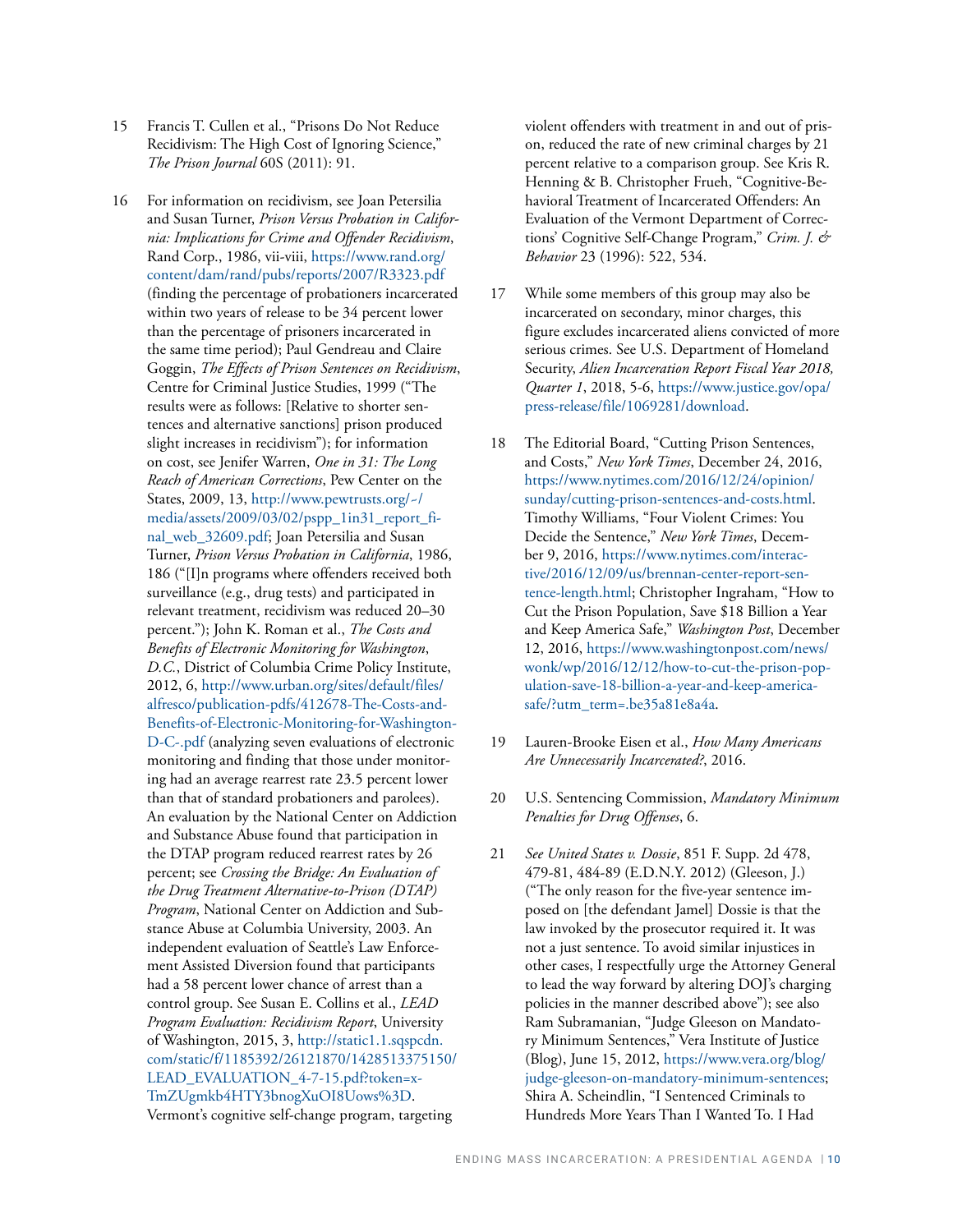No Choice," *Washington Post*, February 17, 2017, [https://www.washingtonpost.com/posteverything/](https://www.washingtonpost.com/posteverything/wp/2017/02/17/i-sentenced-criminals-to-hundreds-more-years-than-i-wanted-to-i-had-no-choice/?utm_term=.50823bf72a84) [wp/2017/02/17/i-sentenced-criminals-to-hun](https://www.washingtonpost.com/posteverything/wp/2017/02/17/i-sentenced-criminals-to-hundreds-more-years-than-i-wanted-to-i-had-no-choice/?utm_term=.50823bf72a84)[dreds-more-years-than-i-wanted-to-i-had-no](https://www.washingtonpost.com/posteverything/wp/2017/02/17/i-sentenced-criminals-to-hundreds-more-years-than-i-wanted-to-i-had-no-choice/?utm_term=.50823bf72a84)[choice/?utm\\_term=.50823bf72a84](https://www.washingtonpost.com/posteverything/wp/2017/02/17/i-sentenced-criminals-to-hundreds-more-years-than-i-wanted-to-i-had-no-choice/?utm_term=.50823bf72a84); Mallory Simon and Sara Sidner, "The Judge Who Says He's Part of the Gravest Injustice in America," CNN, June 3, 2017, [https://www.cnn.com/2017/06/02/politics/](https://www.cnn.com/2017/06/02/politics/mandatory-minimum-sentencing-sessions/index.html) [mandatory-minimum-sentencing-sessions/index.](https://www.cnn.com/2017/06/02/politics/mandatory-minimum-sentencing-sessions/index.html) [html](https://www.cnn.com/2017/06/02/politics/mandatory-minimum-sentencing-sessions/index.html).

- 22 U.S. Sentencing Commission, *Mandatory Minimum Penalties for Drug Offenses*, 25.
- 23 See Jeremy Travis and Bruce Western, *The Growth of Incarceration in the United States: Exploring Causes and Consequences*, National Research Council, 2014, 138; Stephen Raphael and Michael Stoll, *A New Approach to Reducing Incarceration While Maintaining Low Rates of Crime*, Brookings, 2014, 9, [https://](https://www.brookings.edu/research/a-new-approach-to-reducing-incarceration-while-maintaining-low-rates-of-crime/) [www.brookings.edu/research/a-new-approach-to](https://www.brookings.edu/research/a-new-approach-to-reducing-incarceration-while-maintaining-low-rates-of-crime/)[reducing-incarceration-while-maintaining-low-rates](https://www.brookings.edu/research/a-new-approach-to-reducing-incarceration-while-maintaining-low-rates-of-crime/)[of-crime/](https://www.brookings.edu/research/a-new-approach-to-reducing-incarceration-while-maintaining-low-rates-of-crime/); Oliver Roeder and Lauren-Brooke Eisen, *What Caused the Crime Decline?*, Brennan Center for Justice, 2015, 15, [https://www.brennancenter.](https://www.brennancenter.org/publication/what-caused-crime-decline) [org/publication/what-caused-crime-decline](https://www.brennancenter.org/publication/what-caused-crime-decline) (including a detailed review of other existing research on the topic). See also Joan Petersilia and Susan Turner, *Prison Versus Probation in California*, 1986, vii-viii (noting that prison markedly increased recidivism for persons convicted of property crimes); Gerald Gaes, "Unintended Consequences: Experimental Evidence for the Criminogenic Effect of Prison Security Level Placement on Post-Release Recidivism," *J. Experimental Criminology* 5 (2009): 139, [http://link.springer.com/article/10.1007/s11292-](http://link.springer.com/article/10.1007/s11292-009-9070-z) [009-9070-z;](http://link.springer.com/article/10.1007/s11292-009-9070-z) Daniel S. Nagin and G. Matthew Snodgrass, "The Effect of Incarceration on Re-Offending: Evidence From a Natural Experiment in Pennsylvania," *J. Quantitative Criminology* 29 (2012): 601, 642.
- 24 Jeremy Travis and Bruce Western, *The Growth of Incarceration in the United States*, 2014, 138; Stephen Raphael and Michael Stoll, *A New Approach to Reducing Incarceration*, 2014, 9; Oliver Roeder and Lauren-Brooke Eisen, *What Caused the Crime Decline?*, 2015.
- 25 "91 Percent of Americans Support Criminal Justice Reform, ACLU Polling Finds," ACLU, last modified November 16, 2017, [https://www.aclu.](https://www.aclu.org/news/91-percent-americans-support-criminal-justice-reform-aclu-polling-finds) [org/news/91-percent-americans-support-crimi](https://www.aclu.org/news/91-percent-americans-support-criminal-justice-reform-aclu-polling-finds)[nal-justice-reform-aclu-polling-finds.](https://www.aclu.org/news/91-percent-americans-support-criminal-justice-reform-aclu-polling-finds) "ACLU of

Georgia Releases Poll Showing Voters More Likely to Support Candidates Who Take Strong Positions Favoring Smart Justice," ACLU, last modified September 26, 2018, https://www.aclu[.org/news/](http://assets.lapdonline.org/assets/pdf/123117cityprof.pdf) [acl](http://assets.lapdonline.org/assets/pdf/123117cityprof.pdf)u-georgia-releases-poll-showing-voters-more-likely-support-candidates-who-take-strong.

- 26 *News Analysis: States Lowered Crime and Incarceration Rates Simultaneously*, Brennan Center for Justice, last modified June 8, 2016, [https://](https://newrepublic.com/article/148307/man-hates-criminal-justice-reform) [www.brennancenter.org/press-release/new-analy](https://newrepublic.com/article/148307/man-hates-criminal-justice-reform)[sis-states-lowered-crime-and-incarceration-rates-si](https://newrepublic.com/article/148307/man-hates-criminal-justice-reform)[multaneously](https://newrepublic.com/article/148307/man-hates-criminal-justice-reform).
- 27 See generally Jeremy Travis and Bruce Western, *The Growth of Incarceration in the United States*, 2014.
- 28 William Sabol, Heather West, and Matthew Cooper, *Prisoners in 2008*, U.S Department of Justice, Bureau of Justice Statistics, 2010, [https://www.bjs.](https://www.bjs.gov/content/pub/pdf/p08.pdf) [gov/content/pub/pdf/p08.pdf](https://www.bjs.gov/content/pub/pdf/p08.pdf).
- 29 Lauren-Brooke Eisen and Inimai M. Chettiar, *The Reverse Mass Incarceration Act*, Brennan Center for Justice, 2015, [https://www.brennancenter.org/publi](https://www.brennancenter.org/publication/reverse-mass-incarceration-act)[cation/reverse-mass-incarceration-act.](https://www.brennancenter.org/publication/reverse-mass-incarceration-act)
- 30 Lauren-Brooke Eisen and Inimai M. Chettiar, "Analysis: The Complex History of the Controversial 1994 Crime Bill," MSNBC, April 14, 2016, [http://www.msnbc.com/msnbc/analysis-the-com](http://www.msnbc.com/msnbc/analysis-the-complex-history-the-controversial-1994-crime-bill)[plex-history-the-controversial-1994-crime-bill.](http://www.msnbc.com/msnbc/analysis-the-complex-history-the-controversial-1994-crime-bill)
- 31 U.S Department of Justice, Office of Justice Programs, *Violent Offender Incarceration and Truth-in-Sentencing Incentive Formula Grant Program*, 2012, 2, [https://www.bja.gov/Publications/](https://www.bja.gov/Publications/VOITIS-Final-Report.pdf) [VOITIS-Final-Report.pdf](https://www.bja.gov/Publications/VOITIS-Final-Report.pdf).
- 32 Inimai Chettiar et al., *Reforming Funding to Reduce Mass Incarceration*, Brennan Center for Justice, 2013, 2, [https://www.brennancenter.org/publica](https://www.brennancenter.org/publication/reforming-funding-reduce-mass-incarceration)[tion/reforming-funding-reduce-mass-incarceration](https://www.brennancenter.org/publication/reforming-funding-reduce-mass-incarceration).
- 33 United States Department of Justice, Bureau of Justice Assistance, *Edward Byrne Justice Assistance Grant (JAG) Program Fact Sheet*, 2018, 1, [https://www.bja.gov/](https://www.bja.gov/publications/2018-JAG-Fact-Sheet.pdf) [publications/2018-JAG-Fact-Sheet.pdf;](https://www.bja.gov/publications/2018-JAG-Fact-Sheet.pdf) United States Department of Justice, Office of Justice Programs, *FY 2019 Program Summaries*, 2018, 26, [https://www.](https://www.justice.gov/jmd/page/file/1039211/download) [justice.gov/jmd/page/file/1039211/download.](https://www.justice.gov/jmd/page/file/1039211/download)
- 34 Ames C. Grawert, Natasha Camhi, and Inimai Chettiar, *A Federal Agenda to Reduce Mass Incar-*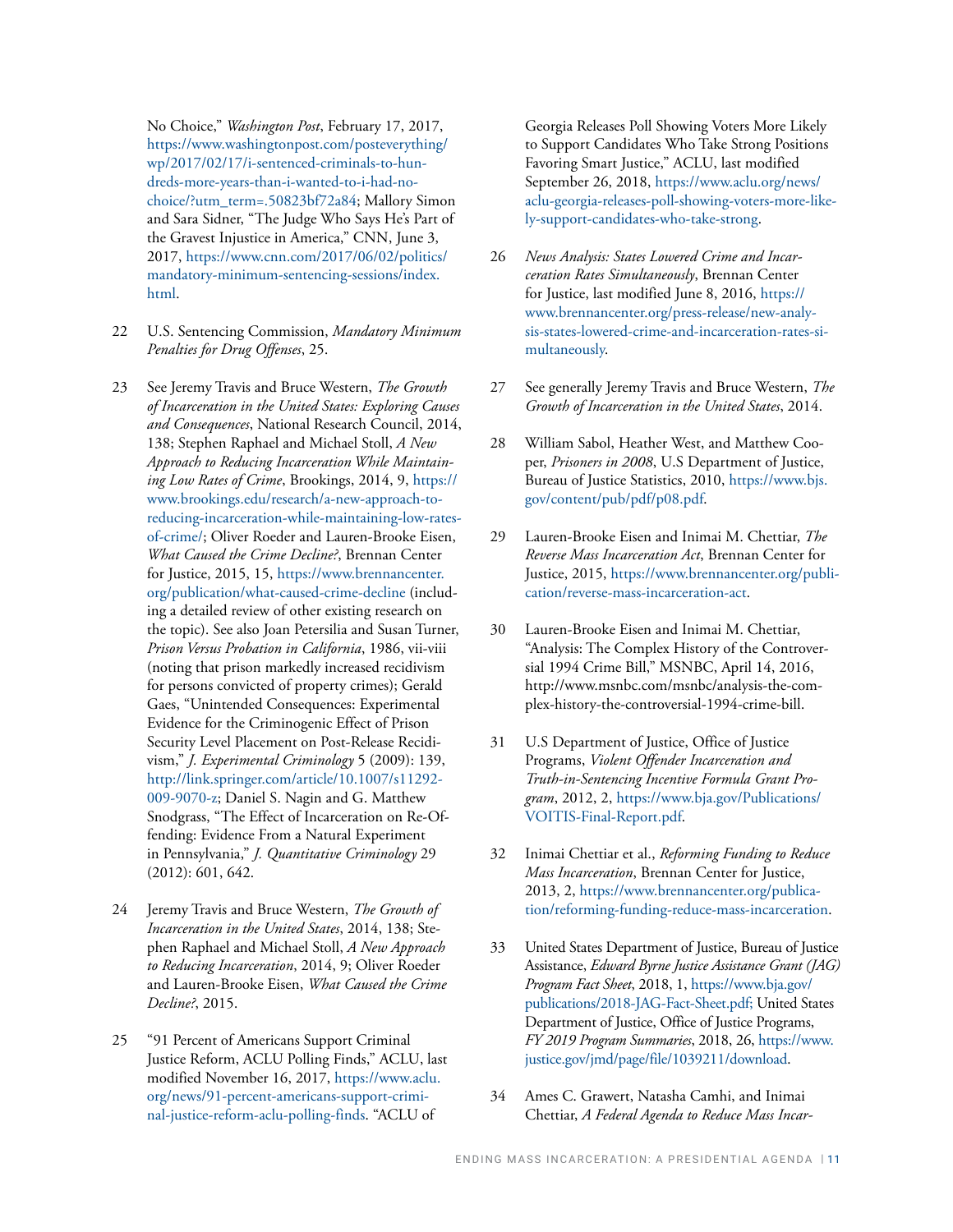*ceration*, Brennan Center for Justice, 2017, 3, [https://www.brennancenter.org/sites/default/files/](https://www.brennancenter.org/sites/default/files/publications/a%20federal%20agenda%20to%20reduce%20mass%20incarceration.pdf) [publications/a%20federal%20agenda%20to%20](https://www.brennancenter.org/sites/default/files/publications/a%20federal%20agenda%20to%20reduce%20mass%20incarceration.pdf) [reduce%20mass%20incarceration.pdf.](https://www.brennancenter.org/sites/default/files/publications/a%20federal%20agenda%20to%20reduce%20mass%20incarceration.pdf) For some examples of these grant programs, see "2018 Request Compared With 2017 Annualized Continuing Resolution and 2016 Obligations," U.S. Department of Justice, Justice Management Division, [https://www.](https://www.justice.gov/jmd/page/file/968421/download) [justice.gov/jmd/page/file/968421/download](https://www.justice.gov/jmd/page/file/968421/download); and *High Intensity Drug Trafficking Areas (HIDTA) Program*, Library of Congress, Congressional Research Service, 2018, [https://www.everycrsreport.com/](https://www.everycrsreport.com/reports/R45188.html) [reports/R45188.html](https://www.everycrsreport.com/reports/R45188.html).

- 35 Lauren-Brooke Eisen and Inimai Chettiar, *The Reverse Mass Incarceration Act*, 8-9.
- 36 Reverse Mass Incarceration Act of 2017, S. 1458, 115th Cong. (2017).
- 37 Letter from Brennan Center for Justice et al. to Attorney General Eric Holder (Dec. 19, 2013), [https://www.brennancenter.org/sites/default/files/](https://www.brennancenter.org/sites/default/files/publications/Letter%20of%20Support.pdf) [publications/Letter%20of%20Support.pdf](https://www.brennancenter.org/sites/default/files/publications/Letter%20of%20Support.pdf); letter from Mark A. Levin, Director, Center for Effective Justice, Texas Public Policy Institute, to Denise O'Donnell, Director, Bureau of Justice Assistance (Dec. 20, 2013), [https://www.brennancenter.org/](https://www.brennancenter.org/sites/default/files/publications/Marc%20Levin%20Letter%20of%20Support.pdf) [sites/default/files/publications/Marc%20Levin%20](https://www.brennancenter.org/sites/default/files/publications/Marc%20Levin%20Letter%20of%20Support.pdf) [Letter%20of%20Support.pdf;](https://www.brennancenter.org/sites/default/files/publications/Marc%20Levin%20Letter%20of%20Support.pdf) letter from Eli Lehrer, President, R Street Institute, to Attorney General Eric Holder (Jan. 28, 2014), [https://www.](https://www.brennancenter.org/sites/default/files/publications/Eli%20Lehrer%20Letter.pdf) [brennancenter.org/sites/default/files/publications/](https://www.brennancenter.org/sites/default/files/publications/Eli%20Lehrer%20Letter.pdf) [Eli%20Lehrer%20Letter.pdf](https://www.brennancenter.org/sites/default/files/publications/Eli%20Lehrer%20Letter.pdf); Chandra Bozelko, "Incarcerated Women Need the Dignity of Freedom More Than Free Tampons," NBC News, March 8, 2018, [https://www.nbcnews.com/think/](https://www.nbcnews.com/think/opinion/incarcerated-women-need-dignity-freedom-more-free-tampons-ncna854631) [opinion/incarcerated-women-need-dignity-free](https://www.nbcnews.com/think/opinion/incarcerated-women-need-dignity-freedom-more-free-tampons-ncna854631)[dom-more-free-tampons-ncna854631;](https://www.nbcnews.com/think/opinion/incarcerated-women-need-dignity-freedom-more-free-tampons-ncna854631) Glenn E. Martin, "We Must Pass the Reverse Incarceration Act if We Want Prison Reform," *The Hill*, October 6, 2017, [https://thehill.com/opinion/criminal](https://thehill.com/opinion/criminal-justice/354288-we-must-pass-the-reverse-incarceration-act-if-we-want-prison-reform)[justice/354288-we-must-pass-the-reverse-incar](https://thehill.com/opinion/criminal-justice/354288-we-must-pass-the-reverse-incarceration-act-if-we-want-prison-reform)[ceration-act-if-we-want-prison-reform](https://thehill.com/opinion/criminal-justice/354288-we-must-pass-the-reverse-incarceration-act-if-we-want-prison-reform); Hilary O. Shelton and Inimai Chettiar, "Want to Shrink Prisons? Stop Subsidizing Them," *Washington Post*, Nov. 1, 2016, [https://www.washingtonpost.com/news/](https://www.washingtonpost.com/news/in-theory/wp/2016/11/01/want-to-shrink-prisons-stop-subsidizing-them/?utm_term=.39772f3d74a1) [in-theory/wp/2016/11/01/want-to-shrink-prisons](https://www.washingtonpost.com/news/in-theory/wp/2016/11/01/want-to-shrink-prisons-stop-subsidizing-them/?utm_term=.39772f3d74a1)[stop-subsidizing-them/?utm\\_term=.39772f3d74a1](https://www.washingtonpost.com/news/in-theory/wp/2016/11/01/want-to-shrink-prisons-stop-subsidizing-them/?utm_term=.39772f3d74a1); Hilary O. Shelton and Lauren-Brooke Eisen, "How to Get States to Reduce Crime and Incarceration at Once," *TIME*, October 4, 2017, [http://time.](http://time.com/4963479/crime-rates-mass-incarceration/) [com/4963479/crime-rates-mass-incarceration/;](http://time.com/4963479/crime-rates-mass-incarceration/) Holly Harris, "The Prisoner Dilemma," *Foreign*

*Affairs*, Mar. 2017, [https://www.foreignaffairs.](https://www.foreignaffairs.com/articles/united-states/2017-02-13/prisoner-dilemma) [com/articles/united-states/2017-02-13/prisoner-di](https://www.foreignaffairs.com/articles/united-states/2017-02-13/prisoner-dilemma)[lemma;](https://www.foreignaffairs.com/articles/united-states/2017-02-13/prisoner-dilemma) Lauren-Brooke Eisen and Miriam Aroni Krinsky, "America's Justice System Has the Wrong Goals," CityLab, April 26, 2010, [https://www.](https://www.citylab.com/equity/2018/04/americas-justice-system-has-the-wrong-goals/558761/) [citylab.com/equity/2018/04/americas-justice-sys](https://www.citylab.com/equity/2018/04/americas-justice-system-has-the-wrong-goals/558761/)[tem-has-the-wrong-goals/558761/;](https://www.citylab.com/equity/2018/04/americas-justice-system-has-the-wrong-goals/558761/) Mike Crowley and Ed Chung, *Congress Can Lead on Criminal Justice Reform Through Funding Choices*, Center for American Progress, 2017, 4, [https://cdn.american](https://cdn.americanprogress.org/content/uploads/2017/09/07054711/DOJGrant-brief.pdf)[progress.org/content/uploads/2017/09/07054711/](https://cdn.americanprogress.org/content/uploads/2017/09/07054711/DOJGrant-brief.pdf) [DOJGrant-brief.pdf.](https://cdn.americanprogress.org/content/uploads/2017/09/07054711/DOJGrant-brief.pdf)

- 38 Juleyka Lantigua-Williams, "Crime Is Down, Sort Of," *The Atlantic*, June 7, 2016, [https://www.](https://www.theatlantic.com/politics/archive/2016/06/crime-imprisonment-rates/486014/) [theatlantic.com/politics/archive/2016/06/crime-im](https://www.theatlantic.com/politics/archive/2016/06/crime-imprisonment-rates/486014/)[prisonment-rates/486014/](https://www.theatlantic.com/politics/archive/2016/06/crime-imprisonment-rates/486014/); Peter Eavis, "Debate Over Prison Population Turns to the States," *New York Times*, April 12, 2016, [https://www.nytimes.](https://www.nytimes.com/2016/04/12/upshot/debate-over-prison-population-turns-tothe-states.html) [com/2016/04/12/upshot/debate-over-prison-pop](https://www.nytimes.com/2016/04/12/upshot/debate-over-prison-population-turns-tothe-states.html)[ulation-turns-tothe-states.html](https://www.nytimes.com/2016/04/12/upshot/debate-over-prison-population-turns-tothe-states.html); German Lopez, "If Democrats Want to Repent for the 1994 Crime Law, Here's One Way to Do It," *Vox*, October 13, 2015,<https://www.vox.com>; German Lopez, "Republicans Should Debate These Black Lives Matter and Criminal Justice Questions," *Vox*, December 15, 2015, [https://www.vox.com/;](https://www.vox.com/) Hilary O. Shelton and Inimai Chettiar, "Want to Shrink Prisons? Stop Subsidizing Them," *Washington Post*, November 1, 2016.
- 39 E. Ann Carson, *Prisoners in 2016*, tbl. 2.
- 40 *35 States Reform Criminal Justice Policies Through Justice Reinvestment*, Pew Charitable Trusts, 2018, [https://www.pewtrusts.org/-/media/assets/2018/07/](https://www.pewtrusts.org/-/media/assets/2018/07/pspp_reform_matrix.pdf) [pspp\\_reform\\_matrix.pdf.](https://www.pewtrusts.org/-/media/assets/2018/07/pspp_reform_matrix.pdf)
- 41 *Oklahoma Justice Reform Task Force Final Report*, Oklahoma Justice Reform Task Force, 2017, [https://](https://s3.amazonaws.com/content.newsok.com/documents/OJRTFFinalReport%20(1).pdf) [s3.amazonaws.com/content.newsok.com/docu](https://s3.amazonaws.com/content.newsok.com/documents/OJRTFFinalReport%20(1).pdf)[ments/OJRTFFinalReport%20\(1\).pdf.](https://s3.amazonaws.com/content.newsok.com/documents/OJRTFFinalReport%20(1).pdf)
- 42 Ben Botkin, "Study Finds Justice Reform Bills Would Bring 14% Prison Growth. Is That a Success?" *Oklahoma Watch*, April 17, 2018, [https://](https://oklahomawatch.org/2018/04/17/advocates-prosecutors-see-promise-in-revised-criminal-justice-reform-bills/) [oklahomawatch.org/2018/04/17/advocates-prose](https://oklahomawatch.org/2018/04/17/advocates-prosecutors-see-promise-in-revised-criminal-justice-reform-bills/)[cutors-see-promise-in-revised-criminal-justice-re](https://oklahomawatch.org/2018/04/17/advocates-prosecutors-see-promise-in-revised-criminal-justice-reform-bills/)[form-bills/.](https://oklahomawatch.org/2018/04/17/advocates-prosecutors-see-promise-in-revised-criminal-justice-reform-bills/)
- 43 U.S. Department of Justice, press release, "Attorney General Sessions Announces Immigration Compliance Requirements for Edward Byrne Memorial Justice Assistance Grant Programs," July 29, 2017,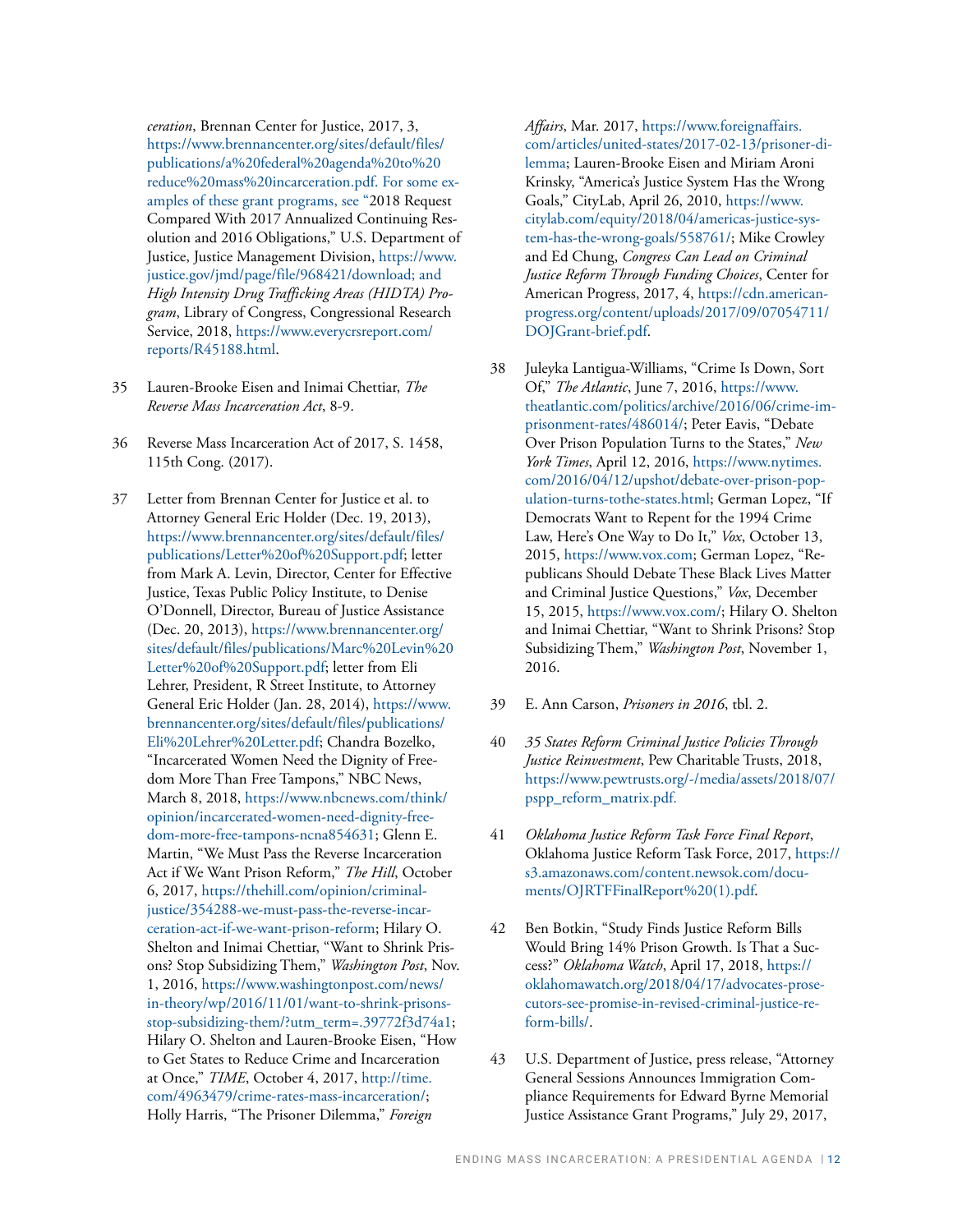[https://www.justice.gov/opa/pr/attorney-general-ses](https://www.justice.gov/opa/pr/attorney-general-sessions-announces-immigration-compliance-requirements-edward-byrne-memorial)[sions-announces-immigration-compliance-require](https://www.justice.gov/opa/pr/attorney-general-sessions-announces-immigration-compliance-requirements-edward-byrne-memorial)[ments-edward-byrne-memorial](https://www.justice.gov/opa/pr/attorney-general-sessions-announces-immigration-compliance-requirements-edward-byrne-memorial).

- 44 Ilya Somin, "Federal Court Rules Against Trump in Sanctuary Cities Case Brought by Seven States and New York City," *Reason*, December 4, 2018, [https://](https://reason.com/volokh/2018/12/04/federal-court-rules-against-trump-in-san) [reason.com/volokh/2018/12/04/federal-court-rules](https://reason.com/volokh/2018/12/04/federal-court-rules-against-trump-in-san)[against-trump-in-san](https://reason.com/volokh/2018/12/04/federal-court-rules-against-trump-in-san)
- 45 California Senate Bill 678 (2009).
- 46 Judicial Council of California, *Report on the California Community Corrections Performance Incentives Act of 2009: Findings From the SB 678 Program*, 2013, 17, [http://www.courts.ca.gov/documents/lr-](http://www.courts.ca.gov/documents/lr-SB-678-April-2013.pdf)[SB-678-April-2013.pdf.](http://www.courts.ca.gov/documents/lr-SB-678-April-2013.pdf)
- 47 Vanessa Williams, "1994 Crime Bill Haunts Clinton and Sanders as Criminal Justice Reform Rises to Top in Democratic Contest," *Washington Post*, February 12, 2016, [https://www.washingtonpost.](https://www.washingtonpost.com/news/post-politics/wp/2016/02/12/1994-crime-bill-haunts-clinton-and-sanders-as-criminal-justice-reform-rises-to-top-in-democratic-contest/?utm_term=.4c85da7905b1) [com/news/post-politics/wp/2016/02/12/1994-crime](https://www.washingtonpost.com/news/post-politics/wp/2016/02/12/1994-crime-bill-haunts-clinton-and-sanders-as-criminal-justice-reform-rises-to-top-in-democratic-contest/?utm_term=.4c85da7905b1)[bill-haunts-clinton-and-sanders-as-criminal-justice](https://www.washingtonpost.com/news/post-politics/wp/2016/02/12/1994-crime-bill-haunts-clinton-and-sanders-as-criminal-justice-reform-rises-to-top-in-democratic-contest/?utm_term=.4c85da7905b1)[reform-rises-to-top-in-democratic-contest/?utm\\_ter](https://www.washingtonpost.com/news/post-politics/wp/2016/02/12/1994-crime-bill-haunts-clinton-and-sanders-as-criminal-justice-reform-rises-to-top-in-democratic-contest/?utm_term=.4c85da7905b1)[m=.4c85da7905b1.](https://www.washingtonpost.com/news/post-politics/wp/2016/02/12/1994-crime-bill-haunts-clinton-and-sanders-as-criminal-justice-reform-rises-to-top-in-democratic-contest/?utm_term=.4c85da7905b1) Peter Baker, "Bill Clinton Concedes His Crime Law Jailed Too Many for Too Long," *New York Times*, July 15, 2015, [https://www.](https://www.nytimes.com/2015/07/16/us/politics/bill-clinton-concedes-his-crime-law-jailed-too-many-for-too-long.html) [nytimes.com/2015/07/16/us/politics/bill-clinton](https://www.nytimes.com/2015/07/16/us/politics/bill-clinton-concedes-his-crime-law-jailed-too-many-for-too-long.html)[concedes-his-crime-law-jailed-too-many-for-too-long.](https://www.nytimes.com/2015/07/16/us/politics/bill-clinton-concedes-his-crime-law-jailed-too-many-for-too-long.html) [html.](https://www.nytimes.com/2015/07/16/us/politics/bill-clinton-concedes-his-crime-law-jailed-too-many-for-too-long.html) See also Clinton's essay in Michael Waldman et al., *Solutions: American Leaders Speak Out on Criminal Justice*, Brennan Center for Justice, 2015, v-vi, [https://](https://www.brennancenter.org/publication/solutions-american-leaders-speak-out-criminal-justice) [www.brennancenter.org/publication/solutions-ameri](https://www.brennancenter.org/publication/solutions-american-leaders-speak-out-criminal-justice)[can-leaders-speak-out-criminal-justice.](https://www.brennancenter.org/publication/solutions-american-leaders-speak-out-criminal-justice)
- 48 Jonathan Allen and Hallie Jackson, "Trump Backs Sentencing Reform, Hits Bill Clinton for 1994 Crime Bill," *NBC News*, November 14, 2018, [https://www.nbcnews.com/politics/politics-news/](https://www.nbcnews.com/politics/politics-news/trump-backs-sentencing-reform-hits-bill-clinton-1994-anti-crime-n936406) [trump-backs-sentencing-reform-hits-bill-clinton-](https://www.nbcnews.com/politics/politics-news/trump-backs-sentencing-reform-hits-bill-clinton-1994-anti-crime-n936406)[1994-anti-crime-n936406](https://www.nbcnews.com/politics/politics-news/trump-backs-sentencing-reform-hits-bill-clinton-1994-anti-crime-n936406).
- 49 Alexander Hamilton, "Federalist No. 74: The Command of the Military and Naval Forces, and the Pardoning Power of the Executive," *New York Packet*, March 25, 1788, https://www.congress.gov/ resources/display/content/The+Federalist+Papers#- TheFederalistPapers-74.
- 50 Ames C. Grawert, Natasha Camhi, and Inimai Chettiar, *A Federal Agenda to Reduce Mass Incarceration*, 2017.
- 51 Paul J. Larkin, "Revitalizing the Clemency Process," *Harvard Journal of Law* & *Public Policy* 39 (2016): 855, [https://papers.ssrn.com/sol3/papers.cfm?ab](https://papers.ssrn.com/sol3/papers.cfm?abstract_id=2862705)[stract\\_id=2862705##;](https://papers.ssrn.com/sol3/papers.cfm?abstract_id=2862705) see also Mark William Osler, "The Ford Approach and Real Fairness for Crack Convicts," *Federal Sentencing Reporter* 23 (2011), 228.
- 52 Rachel E. Barkow and Mark William Osler, "Restructuring Clemency: The Cost of Ignoring Clemency and a Plan for Renewal," *University of Chicago Law Review* 82 (2015): 9, [https://chi](https://chicagounbound.uchicago.edu/cgi/viewcontent.cgi?referer=&httpsredir=1&article=5856&context=uclrev)[cagounbound.uchicago.edu/cgi/viewcontent.cgi?ref](https://chicagounbound.uchicago.edu/cgi/viewcontent.cgi?referer=&httpsredir=1&article=5856&context=uclrev)[erer=&httpsredir=1&article=5856&context=uclrev.](https://chicagounbound.uchicago.edu/cgi/viewcontent.cgi?referer=&httpsredir=1&article=5856&context=uclrev)
- 53 For clemency statistics generally, see U.S. Department of Justice Clemency Statistics, last modified December 18, 2018, accessed January 22, 2019, [https://www.justice.gov/pardon/clemency-sta](https://www.justice.gov/pardon/clemency-statistics)[tistics](https://www.justice.gov/pardon/clemency-statistics). For President Trump's use of the pardon power to reward political loyalists, see Phillip Rucker, Josh Dawsey, and John Wagner, "Trump Pardons Conservative Pundit Dinesh D'Souza, Suggests Others Also Could Receive Clemency," *Washington Post*, May 31, 2018, [https://](https://www.washingtonpost.com/politics/trump-offers-pardon-to-conservative-pundit-dinesh-dsouza-for-campaign-finance-violations/2018/05/31/b4939a08-64d5-11e8-a768-ed043e33f1dc_story.html?utm_term=.0bf38e3b917f) [www.washingtonpost.com/politics/trump-of](https://www.washingtonpost.com/politics/trump-offers-pardon-to-conservative-pundit-dinesh-dsouza-for-campaign-finance-violations/2018/05/31/b4939a08-64d5-11e8-a768-ed043e33f1dc_story.html?utm_term=.0bf38e3b917f)[fers-pardon-to-conservative-pundit-dinesh-dsou](https://www.washingtonpost.com/politics/trump-offers-pardon-to-conservative-pundit-dinesh-dsouza-for-campaign-finance-violations/2018/05/31/b4939a08-64d5-11e8-a768-ed043e33f1dc_story.html?utm_term=.0bf38e3b917f)[za-for-campaign-finance-violations/2018/05/31/](https://www.washingtonpost.com/politics/trump-offers-pardon-to-conservative-pundit-dinesh-dsouza-for-campaign-finance-violations/2018/05/31/b4939a08-64d5-11e8-a768-ed043e33f1dc_story.html?utm_term=.0bf38e3b917f) [b4939a08-64d5-11e8-a768-ed043e33f1dc\\_story.](https://www.washingtonpost.com/politics/trump-offers-pardon-to-conservative-pundit-dinesh-dsouza-for-campaign-finance-violations/2018/05/31/b4939a08-64d5-11e8-a768-ed043e33f1dc_story.html?utm_term=.0bf38e3b917f) [html?utm\\_term=.0bf38e3b917f.](https://www.washingtonpost.com/politics/trump-offers-pardon-to-conservative-pundit-dinesh-dsouza-for-campaign-finance-violations/2018/05/31/b4939a08-64d5-11e8-a768-ed043e33f1dc_story.html?utm_term=.0bf38e3b917f) For a positive, merciful use of the pardon power, see Jeremy Diamond and Kaitlan Collins, "Trump Commutes Sentence of Alice Marie Johnson," CNN, June 6, 2018, [https://www.cnn.com/2018/06/06/politics/](https://www.cnn.com/2018/06/06/politics/alice-marie-johnson-commuted-sentence/index.html) [alice-marie-johnson-commuted-sentence/index.](https://www.cnn.com/2018/06/06/politics/alice-marie-johnson-commuted-sentence/index.html) [html](https://www.cnn.com/2018/06/06/politics/alice-marie-johnson-commuted-sentence/index.html).
- 54 Rachel E. Barkow, "Clemency and the Unitary Executive," New York University School of Law, Public Law & Legal Theory Research Paper Series 14-38 (2014): 21, [https://papers.ssrn.com/sol3/papers.](https://papers.ssrn.com/sol3/papers.cfm?abstract_id=2484586) [cfm?abstract\\_id=2484586.](https://papers.ssrn.com/sol3/papers.cfm?abstract_id=2484586)
- 55 Rachel Barkow, Mark Holden, and Mark Osler, "The Clemency Process Is Broken. Trump Can Fix It," *The Atlantic*, Jan. 15, 2019, [https://www.theat](https://www.theatlantic.com/ideas/archive/2019/01/the-first-step-act-isnt-enoughwe-need-clemency-reform/580300/)[lantic.com/ideas/archive/2019/01/the-first-step-act](https://www.theatlantic.com/ideas/archive/2019/01/the-first-step-act-isnt-enoughwe-need-clemency-reform/580300/)[isnt-enoughwe-need-clemency-reform/580300/;](https://www.theatlantic.com/ideas/archive/2019/01/the-first-step-act-isnt-enoughwe-need-clemency-reform/580300/) see also Paul J. Larkin, "Essay: A Proposal to Restructure the Clemency Process — The Vice President as Head of a White House Clemency Office," *Harvard Journal of Law and Public Policy* 40 (2016): 253, [http://www.harvard-jlpp.com/wp-content/](http://www.harvard-jlpp.com/wp-content/uploads/2017/04/Larkin-VP-and-Clemency_F.pdf) [uploads/2017/04/Larkin-VP-and-Clemency\\_F.pdf](http://www.harvard-jlpp.com/wp-content/uploads/2017/04/Larkin-VP-and-Clemency_F.pdf)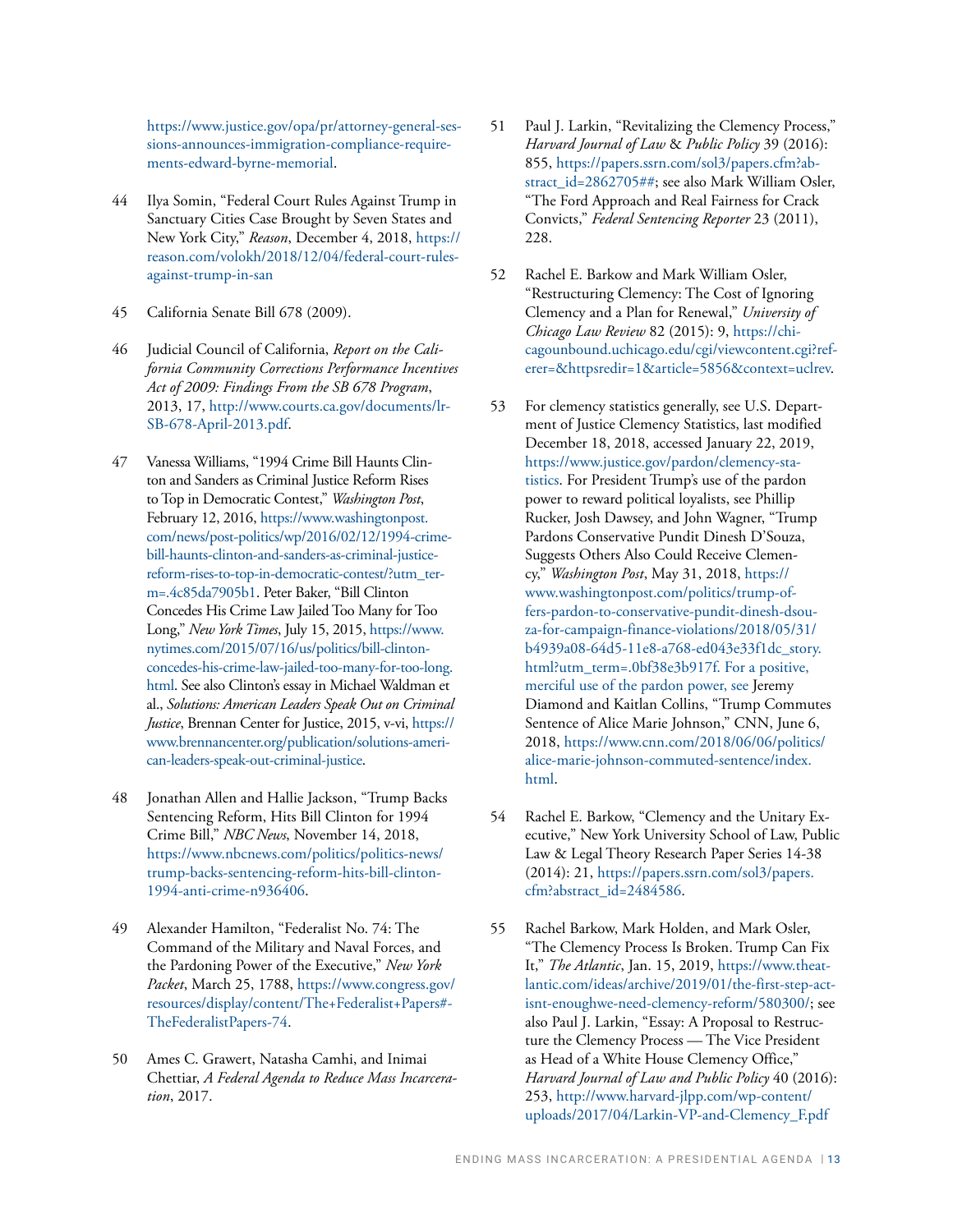(describing an alternative proposal not endorsed in this report).

- 56 See Exec. Order No. 11,803, 39 Fed. Reg. 33,297 (Sep. 17, 1974) (creating a "clemency board to review certain convictions" related to the Vietnam War).
- 57 Barkow and Osler, "Restructuring Clemency," 20.
- 58 Margaret C. Love, "Reinvigorating the Federal Pardon Process: What the President Can Learn From the States," *University of Saint Thomas Law Journal* 9 (2013): 744, [https://papers.ssrn.com/sol3/papers.](https://papers.ssrn.com/sol3/papers.cfm?abstract_id=2283979) [cfm?abstract\\_id=2283979https://papers.ssrn.com/](https://papers.ssrn.com/sol3/papers.cfm?abstract_id=2283979) [sol3/papers.cfm?abstract\\_id=2283979.](https://papers.ssrn.com/sol3/papers.cfm?abstract_id=2283979)
- 59 "Current Board Members," State of Connecticut Board of Pardons and Paroles, accessed January 22, 2019, [https://www.ct.gov/bopp/cwp/view.](https://www.ct.gov/bopp/cwp/view.asp?a=4330&q=508528) [asp?a=4330&q=508528](https://www.ct.gov/bopp/cwp/view.asp?a=4330&q=508528). U.S. Department of Justice Clemency Statistics, last modified December 18, 2018, accessed January 22, 2019, [https://www.](https://www.justice.gov/pardon/clemency-statistics) [justice.gov/pardon/clemency-statistics](https://www.justice.gov/pardon/clemency-statistics).
- 60 FIRST STEP Act of 2018 § 101(a) (codified at 18 U.S.C § 3633); FIRST STEP Act of 2018 § 102(a) (codified at 18 U.S.C § 3621(h)).
- 61 FIRST STEP Act of 2018 § 104(a).
- 62 Congressional Budget Office, "Cost Estimate H.R. 5682 FIRST STEP Act," August 20, 2018, 7, [https://www.cbo.gov/system/files?file=2018-08/](https://www.cbo.gov/system/files?file=2018-08/hr5682.pdf) [hr5682.pdf](https://www.cbo.gov/system/files?file=2018-08/hr5682.pdf) (noting the limited impact of certain parts of the FIRST STEP Act and the Bureau of Prisons' inability to build new residential reentry centers without further congressional authorization).
- 63 Lauren-Brooke Eisen and Inimai M. Chettiar, "Analysis: The Complex History," April 14, 2016.
- 64 Violent Crime Control and Law Enforcement Act of 1994, Pub. L. No. 103-322, § 20411, 108 Stat. 1796, 1828 (current version at 20 U.S.C. § 1070a(b)(6)). For the impact of the Pell Grant ban, see Mary C. Wright, "Pell Grants, Politics and the Penitentiary: Connections Between the Development of U.S. Higher Education and Prisoner Post-Secondary Programs," *Journal of Correctional Education* 52, No. 1 (2001): 14.
- 65 Gerard Robinson and Elizabeth English Smith, *The*

*Second Chance Pell Pilot Program: A Historical Overview*, American Enterprise Institute, 2017, tbl. A1, [http://www.aei.org/wp-content/uploads/2017/09/](http://www.aei.org/wp-content/uploads/2017/09/The-Second-Chance-Pell-Pilot-Program.pdf) [The-Second-Chance-Pell-Pilot-Program.pdf](http://www.aei.org/wp-content/uploads/2017/09/The-Second-Chance-Pell-Pilot-Program.pdf).

- 66 Lois Davis, Robert Bozick, and Jennifer Steele, *Evaluating the Effectiveness of Correctional Education*: *A Meta-Analysis of Programs That Provide Education to Incarcerated Adults*, Rand Corp., 2013, v, [https://](https://www.rand.org/pubs/research_reports/RR266.html) [www.rand.org/pubs/research\\_reports/RR266.html;](https://www.rand.org/pubs/research_reports/RR266.html) see also Gerard Robinson and Elizabeth English Smith, eds., *Education for Liberation: The Politics of Promise and Reform Inside and Beyond America's Prisons* (Lanham: Rowman & Littlefield Publishers, 2019).
- 67 Patrick Oakford et al., *Investing in Futures: Economic and Fiscal Benefits of Postsecondary Education in Prison*, Vera Institute of Justice, 2019, 17. See also Gerard Robinson & Elizabeth English Smith, eds., *Education for Liberation: The Politics of Promise and Reform Inside and Beyond America's Prisons* (Lanham: Rowman & Littlefield Publishers, 2019).
- 68 Bail Reform Act of 1966, Pub. L. No. 89-465, 80 Stat. 214; Lyndon B. Johnson, "Remarks at the Signing of the Bail Reform Act of 1966" (Speech, The White House, June 22, 1966), [https://www.](https://www.presidency.ucsb.edu/documents/remarks-the-signing-the-bail-reform-act-1966) [presidency.ucsb.edu/documents/remarks-the-sign](https://www.presidency.ucsb.edu/documents/remarks-the-signing-the-bail-reform-act-1966)[ing-the-bail-reform-act-1966](https://www.presidency.ucsb.edu/documents/remarks-the-signing-the-bail-reform-act-1966).
- 69 Jennifer Doleac, "To Reduce Wrongful Convictions, Reform the Bail System," Brookings, June 22, 2018, [https://www.brookings.edu/opinions/to-reduce](https://www.brookings.edu/opinions/to-reduce-wrongful-convictions-reform-the-bail-system/)[wrongful-convictions-reform-the-bail-system/.](https://www.brookings.edu/opinions/to-reduce-wrongful-convictions-reform-the-bail-system/)
- 70 No Money Bail Act, S. 3271, 115th Cong. (2018).
- 71 Kamala Harris and Rand Paul, "Kamala Harris and Rand Paul: To Shrink Jails, Let's Reform Bail," *New York Times*, July 20, 2017, [https://www.nytimes.](https://www.nytimes.com/2017/07/20/opinion/kamala-harris-and-rand-paul-lets-reform-bail.html) [com/2017/07/20/opinion/kamala-harris-and-rand](https://www.nytimes.com/2017/07/20/opinion/kamala-harris-and-rand-paul-lets-reform-bail.html)[paul-lets-reform-bail.html.](https://www.nytimes.com/2017/07/20/opinion/kamala-harris-and-rand-paul-lets-reform-bail.html)
- 72 Justin McCarthy, "Two in Three Americans Now Support Legalizing Marijuana," Gallup, October 22, 2018, [https://news.gallup.com/poll/243908/](https://news.gallup.com/poll/243908/two-three-americans-support-legalizing-marijuana.aspx) [two-three-americans-support-legalizing-marijuana.](https://news.gallup.com/poll/243908/two-three-americans-support-legalizing-marijuana.aspx) [aspx](https://news.gallup.com/poll/243908/two-three-americans-support-legalizing-marijuana.aspx).
- 73 Respect State Marijuana Laws Act of 2017, H.R. 975, 115th Cong. (2017).
- 74 Marijuana Freedom and Opportunity Act, S. 3174,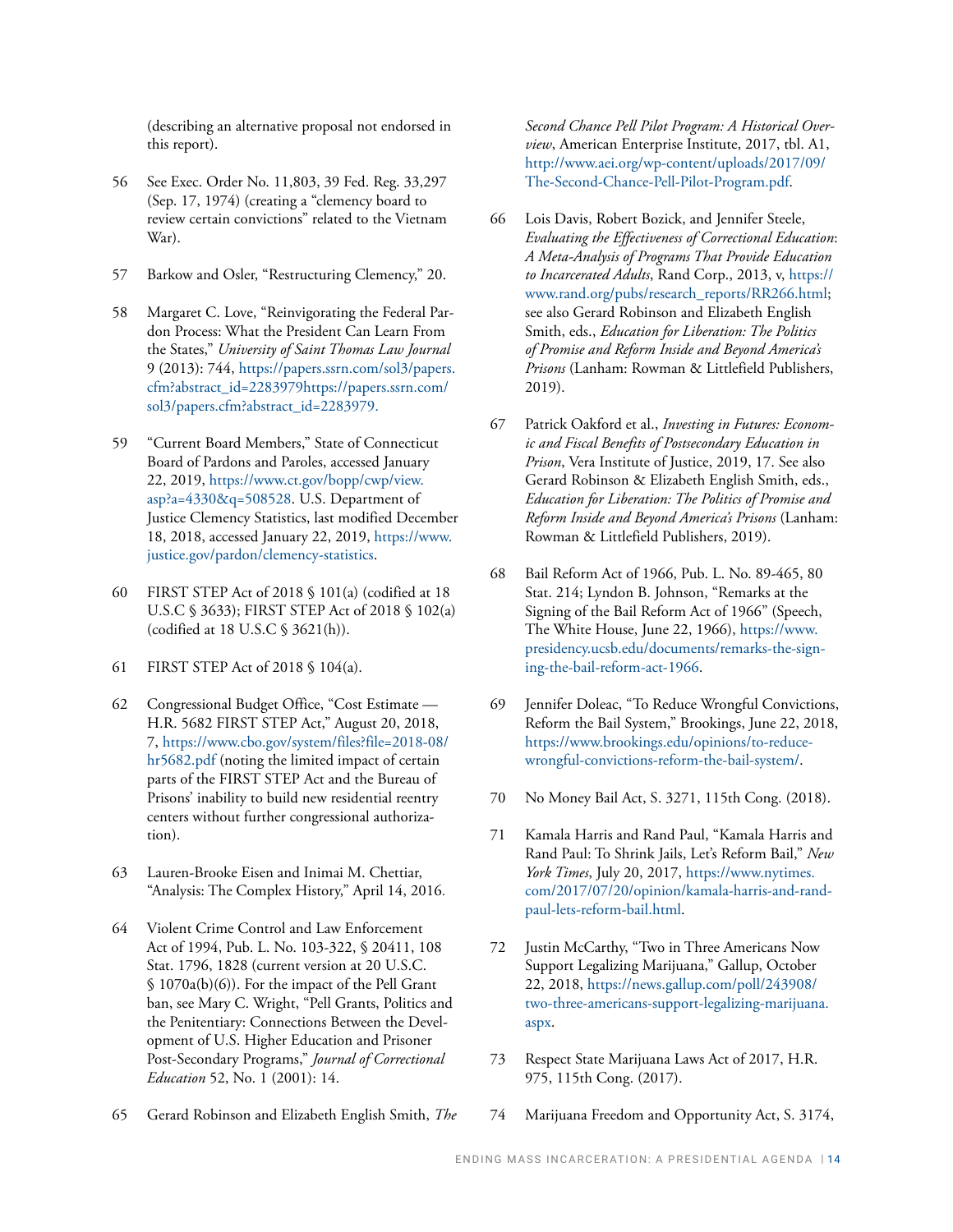115th Cong. (2018); Marijuana Justice Act of 2017, S. 1689, 115th Cong. (2017).

- 75 Emily Bazelon and Miriam Krinsky, "There's a Wave of New Prosecutors. And They Mean Justice," *New York Times*, December 11, 2018, [https://www.](https://www.nytimes.com/2018/12/11/opinion/how-local-prosecutors-can-reform-their-justice-systems.html) [nytimes.com/2018/12/11/opinion/how-local-prose](https://www.nytimes.com/2018/12/11/opinion/how-local-prosecutors-can-reform-their-justice-systems.html)[cutors-can-reform-their-justice-systems.html](https://www.nytimes.com/2018/12/11/opinion/how-local-prosecutors-can-reform-their-justice-systems.html).
- 76 Lauren-Brooke Eisen and Inimai Chettiar, *The Reverse Mass Incarceration Act*, 6-7.
- 77 The White House, "The Opioid Crisis," last modified October 26, 2017, [https://www.white](https://www.whitehouse.gov/opioids/)[house.gov/opioids/](https://www.whitehouse.gov/opioids/). SUPPORT Act Sec. 1006(b), codified at 42 U.S.C. 1396a(a)(10)(A) & 42 U.S.C. 1396d(a)(28)-(29), (ee).
- 78 German Lopez, "Congress Is on the Verge of a Bipartisan Opioid Package. But Experts Have Big Concerns," *Vox*, September 12, 2018, [https://www.](https://www.vox.com/policy-and-politics/2018/9/12/17847358/senate-opioid-crisis-response-act) [vox.com/policy-and-politics/2018/9/12/17847358/](https://www.vox.com/policy-and-politics/2018/9/12/17847358/senate-opioid-crisis-response-act) [senate-opioid-crisis-response-act.](https://www.vox.com/policy-and-politics/2018/9/12/17847358/senate-opioid-crisis-response-act)
- 79 Ibid.
- 80 See SUPPORT Act § 1006(b), codified at 42 U.S.C. 1396a(a)(10)(A) & 42 U.S.C. 1396d(a) (28)-(29), (ee).
- 81 Ames Grawert, *Criminal Justice in President Trump's First 100 Days*, Brennan Center for Justice, 2017, 13, [https://www.brennancenter.org/publication/](https://www.brennancenter.org/publication/criminal-justice-president-trumps-first-100-days) [criminal-justice-president-trumps-first-100-days](https://www.brennancenter.org/publication/criminal-justice-president-trumps-first-100-days).
- 82 Matt Zapotosky, Sari Horwitz, and Joel Achenbach, "Use of Legalized Marijuana Threatened as Sessions Rescinds Obama-Era Directive That Eased Federal Enforcement," *Washington Post*, January 4, 2018, [https://www.washingtonpost.com/world/](https://www.washingtonpost.com/world/national-security/sessions-is-rescinding-obama-era-directive-for-feds-to-back-off-marijuana-enforcement-in-states-with-legal-pot/2018/01/04/b1a42746-f157-11e7-b3bf-ab90a706e175_story.html?utm_term=.0be11bd9ef8b) [national-security/sessions-is-rescinding-obama](https://www.washingtonpost.com/world/national-security/sessions-is-rescinding-obama-era-directive-for-feds-to-back-off-marijuana-enforcement-in-states-with-legal-pot/2018/01/04/b1a42746-f157-11e7-b3bf-ab90a706e175_story.html?utm_term=.0be11bd9ef8b)[era-directive-for-feds-to-back-off-marijuana-en](https://www.washingtonpost.com/world/national-security/sessions-is-rescinding-obama-era-directive-for-feds-to-back-off-marijuana-enforcement-in-states-with-legal-pot/2018/01/04/b1a42746-f157-11e7-b3bf-ab90a706e175_story.html?utm_term=.0be11bd9ef8b)[forcement-in-states-with-legal-pot/2018/01/04/](https://www.washingtonpost.com/world/national-security/sessions-is-rescinding-obama-era-directive-for-feds-to-back-off-marijuana-enforcement-in-states-with-legal-pot/2018/01/04/b1a42746-f157-11e7-b3bf-ab90a706e175_story.html?utm_term=.0be11bd9ef8b) [b1a42746-f157-11e7-b3bf-ab90a706e175\\_story.](https://www.washingtonpost.com/world/national-security/sessions-is-rescinding-obama-era-directive-for-feds-to-back-off-marijuana-enforcement-in-states-with-legal-pot/2018/01/04/b1a42746-f157-11e7-b3bf-ab90a706e175_story.html?utm_term=.0be11bd9ef8b) [html?utm\\_term=.0be11bd9ef8b.](https://www.washingtonpost.com/world/national-security/sessions-is-rescinding-obama-era-directive-for-feds-to-back-off-marijuana-enforcement-in-states-with-legal-pot/2018/01/04/b1a42746-f157-11e7-b3bf-ab90a706e175_story.html?utm_term=.0be11bd9ef8b)
- 83 Matt Zapotosky and Chico Harlan, "Justice Department Says It Will End Use of Private Prisons," *Washington Post*, August 18, 2016, [https://](https://www.washingtonpost.com/news/post-nation/wp/2016/08/18/justice-department-says-it-will-end-use-of-private-prisons/) [www.washingtonpost.com/news/post-nation/](https://www.washingtonpost.com/news/post-nation/wp/2016/08/18/justice-department-says-it-will-end-use-of-private-prisons/) [wp/2016/08/18/justice-department-says-it-will-end](https://www.washingtonpost.com/news/post-nation/wp/2016/08/18/justice-department-says-it-will-end-use-of-private-prisons/)[use-of-private-prisons/](https://www.washingtonpost.com/news/post-nation/wp/2016/08/18/justice-department-says-it-will-end-use-of-private-prisons/).
- 84 Attorney General Jeff Sessions, "Memorandum for

the Acting Director, Federal Bureau of Prisons: Rescission of Memorandum on Use of Private Prisons" (Washington, D.C., Feb. 21, 2017), [https://www.](https://www.justice.gov/oip/foia-library/attorney_general_memorandum_advising_the_federal_bureau_of_prisons_that_the_department_will_continue_to_use_private_prisons.pdf/download) [justice.gov/oip/foia-library/attorney\\_general\\_mem](https://www.justice.gov/oip/foia-library/attorney_general_memorandum_advising_the_federal_bureau_of_prisons_that_the_department_will_continue_to_use_private_prisons.pdf/download)orandum advising the federal bureau of prisons [that\\_the\\_department\\_will\\_continue\\_to\\_use\\_pri](https://www.justice.gov/oip/foia-library/attorney_general_memorandum_advising_the_federal_bureau_of_prisons_that_the_department_will_continue_to_use_private_prisons.pdf/download)[vate\\_prisons.pdf/download](https://www.justice.gov/oip/foia-library/attorney_general_memorandum_advising_the_federal_bureau_of_prisons_that_the_department_will_continue_to_use_private_prisons.pdf/download).

- 85 Timothy Williams, "Inside a Private Prison: Blood, Suicide and Poorly Paid Guards," *New York Times*, April 3, 2018, [https://www.nytimes.](https://www.nytimes.com/2018/04/03/us/mississippi-private-prison-abuse.html) [com/2018/04/03/us/mississippi-private-pris](https://www.nytimes.com/2018/04/03/us/mississippi-private-prison-abuse.html)[on-abuse.html;](https://www.nytimes.com/2018/04/03/us/mississippi-private-prison-abuse.html) Michael Cohen, "How For-Profit Prisons Have Become the Biggest Lobby No One Is Talking About," *Washington Post*, April 28, 2015, [https://www.washingtonpost.com/posteverything/](https://www.washingtonpost.com/posteverything/wp/2015/04/28/how-for-profit-prisons-have-become-the-biggest-lobby-no-one-is-talking-about/?utm_term=.66ec7d351eb8) [wp/2015/04/28/how-for-profit-prisons-have](https://www.washingtonpost.com/posteverything/wp/2015/04/28/how-for-profit-prisons-have-become-the-biggest-lobby-no-one-is-talking-about/?utm_term=.66ec7d351eb8)[become-the-biggest-lobby-no-one-is-talking](https://www.washingtonpost.com/posteverything/wp/2015/04/28/how-for-profit-prisons-have-become-the-biggest-lobby-no-one-is-talking-about/?utm_term=.66ec7d351eb8)[about/?utm\\_term=.66ec7d351eb8](https://www.washingtonpost.com/posteverything/wp/2015/04/28/how-for-profit-prisons-have-become-the-biggest-lobby-no-one-is-talking-about/?utm_term=.66ec7d351eb8).
- 86 Lauren-Brooke Eisen, "Down Under, More Humane Private Prisons," *New York Times*, November 14, 2018, [https://www.nytimes.com/2018/11/14/](https://www.nytimes.com/2018/11/14/opinion/private-prisons-australia-new-zealand.html) [opinion/private-prisons-australia-new-zealand.html](https://www.nytimes.com/2018/11/14/opinion/private-prisons-australia-new-zealand.html).
- 87 *See* Lauren-Brooke Eisen et al., *Federal Prosecution for the 21st Century*, Brennan Center for Justice, 2014, 47, [https://www.brennancenter.](https://www.brennancenter.org/sites/default/files/analysis/Federal_Prosecution_For_21st_Century.pdf) [org/sites/default/files/analysis/Federal\\_Prosecu](https://www.brennancenter.org/sites/default/files/analysis/Federal_Prosecution_For_21st_Century.pdf)[tion\\_For\\_21st\\_Century.pdf](https://www.brennancenter.org/sites/default/files/analysis/Federal_Prosecution_For_21st_Century.pdf) (shorthand table of performance metrics); *see also* Lauren-Brooke Eisen and Inimai Chettiar, *Criminal Justice: An Election Agenda for Candidates, Activists, and Legislators*, Brennan Center for Justice, 2018, 23-25, [https://](https://www.brennancenter.org/sites/default/files/publications/2018_05_Agendas_CriminalJustice_pdf.pdf) [www.brennancenter.org/sites/default/files/publica](https://www.brennancenter.org/sites/default/files/publications/2018_05_Agendas_CriminalJustice_pdf.pdf)[tions/2018\\_05\\_Agendas\\_CriminalJustice\\_pdf.pdf](https://www.brennancenter.org/sites/default/files/publications/2018_05_Agendas_CriminalJustice_pdf.pdf) (describing a similar proposal).
- 88 Nicole Fortier, *Federal Prosecution for the 21st Century: Fiscal Impact Statement*, Brennan Center for Justice, 2015, 4, [http://www.brennancenter.org/](http://www.brennancenter.org/publication/federal-prosecution-21st-century-federal-cost-savings-estimate) [publication/federal-prosecution-21st-century-feder](http://www.brennancenter.org/publication/federal-prosecution-21st-century-federal-cost-savings-estimate)[al-cost-savings-estimate.](http://www.brennancenter.org/publication/federal-prosecution-21st-century-federal-cost-savings-estimate)
- 89 *Great News! Nearly 10,000 Federal Prisoners Have Received Sentence Reductions Under All Drugs Minus Two*, FAMM, 2015, [https://famm.org/](https://famm.org/great-news-nearly-10000-federal-prisoners-have-received-sentence-reductions-under-all-drugs-minus-two/) [great-news-nearly-10000-federal-prisoners-have](https://famm.org/great-news-nearly-10000-federal-prisoners-have-received-sentence-reductions-under-all-drugs-minus-two/)[received-sentence-reductions-under-all-drugs](https://famm.org/great-news-nearly-10000-federal-prisoners-have-received-sentence-reductions-under-all-drugs-minus-two/)[minus-two/;](https://famm.org/great-news-nearly-10000-federal-prisoners-have-received-sentence-reductions-under-all-drugs-minus-two/) "What You Need to Know About the Federal Prisoner Release," The Marshall Project, October 29, 2015, [https://www.themar](https://www.themarshallproject.org/2015/10/06/what-you-need-to-know-about-the-new-federal-prisoner-release)[shallproject.org/2015/10/06/what-you-need-to](https://www.themarshallproject.org/2015/10/06/what-you-need-to-know-about-the-new-federal-prisoner-release)[know-about-the-new-federal-prisoner-release](https://www.themarshallproject.org/2015/10/06/what-you-need-to-know-about-the-new-federal-prisoner-release). For